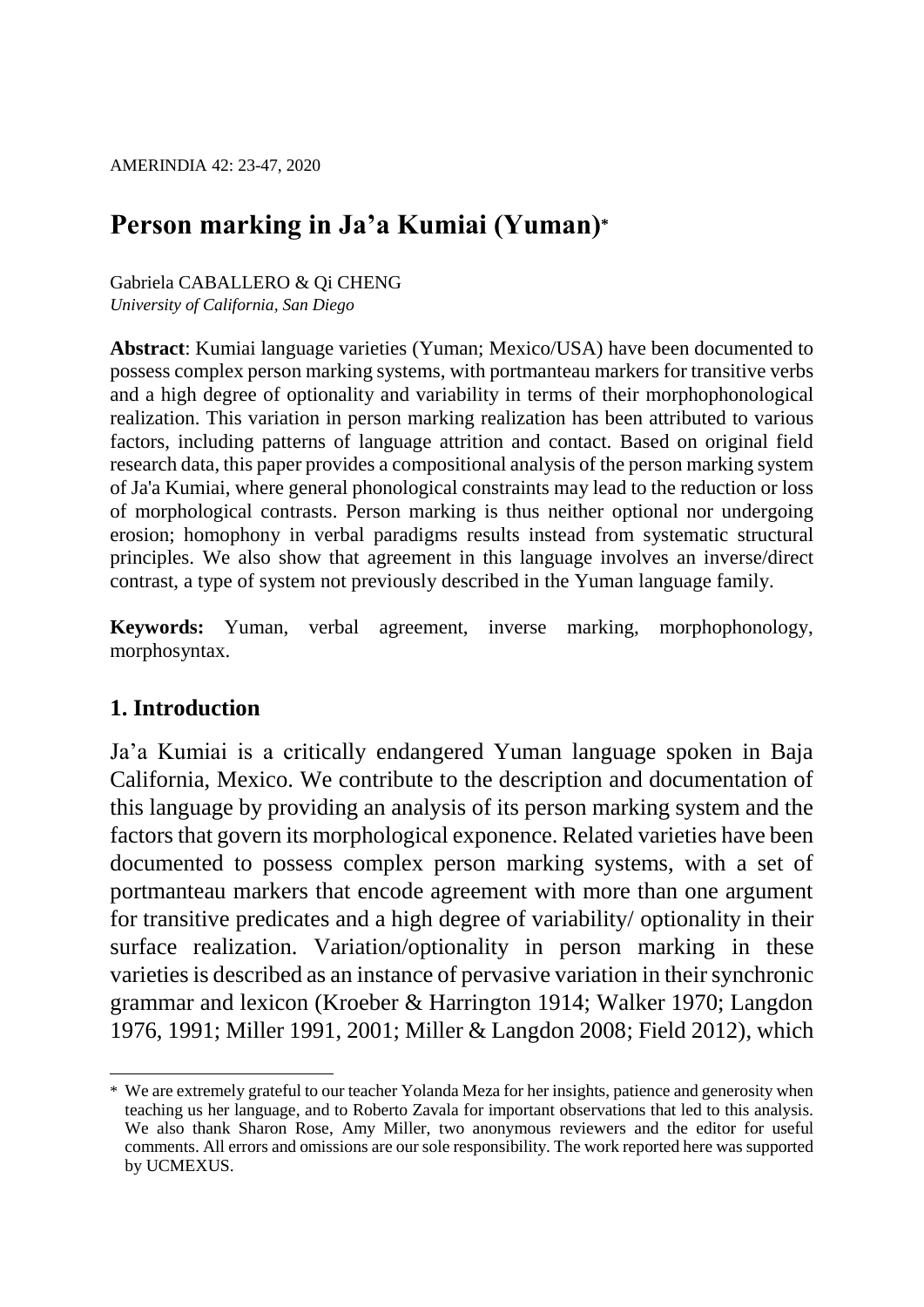has been attributed to language ideologies regarding dialect variation, linguistic contact, and language erosion due to a high degree of language attrition, among other factors (Field 2012; Gil-Burgoin 2016).

Through the analysis of original data obtained through field research, we provide an analysis of Ja'a Kumiai that differs in two crucial respects from the analyses offered for related varieties. First, we propose the system involves almost exclusively compositional markers, not portmanteau ones, and that person exponence is not variable nor optional, but is rather governed by general phonological and morphological constraints that may lead to homophony in verbal paradigms. Second, we show this person marking system features an inverse/direct contrast, where arguments of transitive clauses are encoded according to a referential hierarchy  $(1 > 2 > 3)$ . Specifically, a dedicated inverse morpheme occurs in inverse configurations, namely those in which an argument lower in the referential hierarchy is the Agent and an argument higher in the referential hierarchy is the Patient or Goal. This person marking system therefore does not refer to grammatical roles, but to arguments in a deictic hierarchy. While direct/inverse systems have been documented in other language families in the Americas (most notably in the Algonquian, Mayan, and Mixe-Zoquean families; see Zúñiga 2006 and Zavala 2007 for an overview), no person marking system of any Yuman language had been previously described as involving a direct/inverse distinction. This paper thus contributes more generally to the documentation of these systems cross-linguistically.

The structure of the paper is as follows. In §2, we provide a description of the basic phonological and morphological characteristics of Ja'a Kumiai. In §3, we summarize the person marking systems of other Kumiai varieties described in the literature. In §4 we present the Ja'a Kumiai data and analysis. We conclude in §5.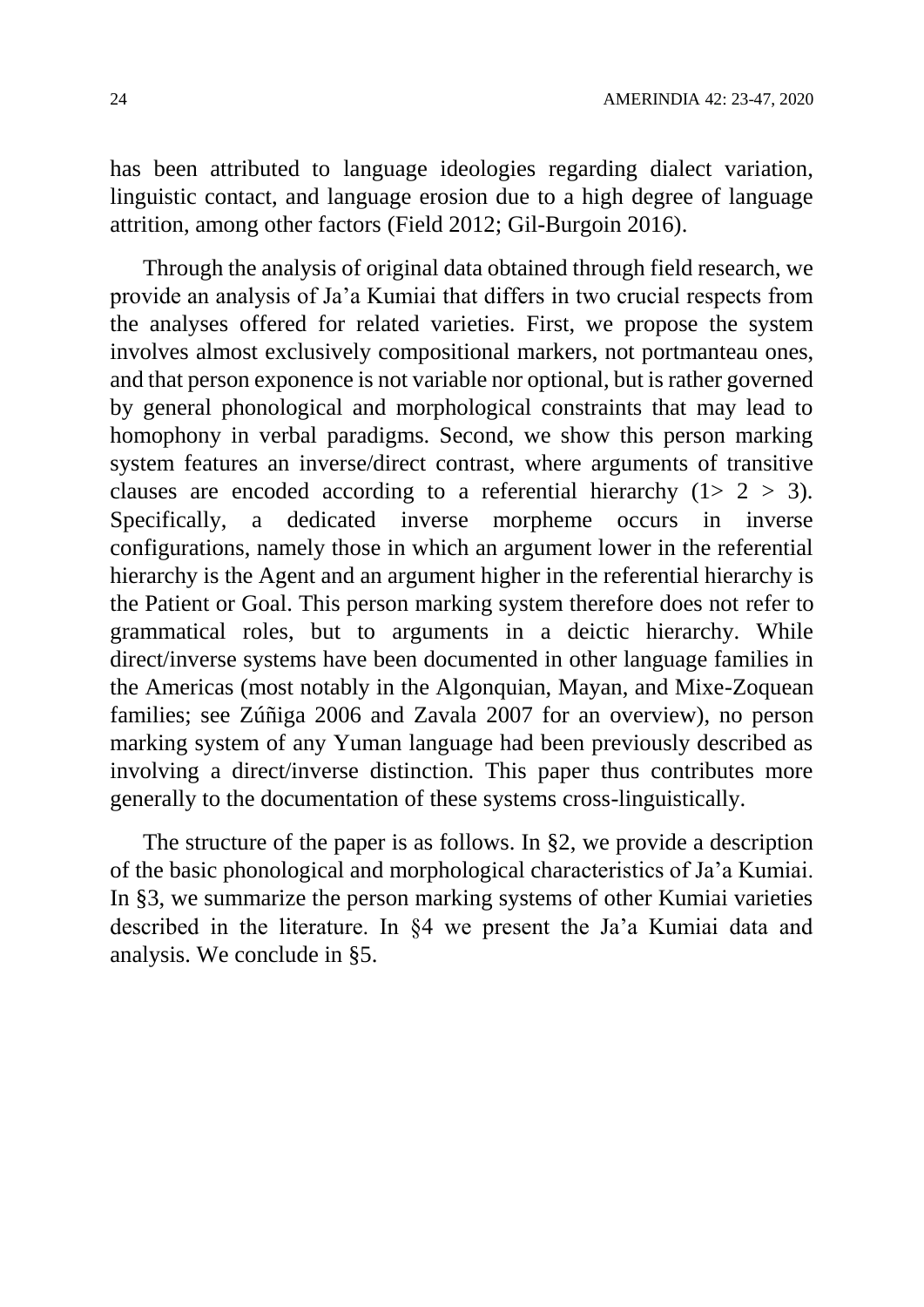# **2. Basic phonological and morphological characteristics**

### **2.1. The language**

Kumiai (formerly known as 'Diegueño' and known as Kumeyaay in the United States)<sup>1</sup> is a Yuman language from the Delta-California branch historically spoken in the current border area between southern California in the United States and northern Baja California in Mexico. Map 1 shows the geographic location of Kumiai and related Yuman languages.



Map 1. Geographic location of Kumiai (Kumeyaay) and neighboring Yuman languages (map by Gerardo Chávez Velasco; in Wilken-Robertson 2018: 62)

Kumiai language varieties are classified into two sets of varieties, Ipai ('Iipaay or Northern Kumiai) and Tipai (Tipaay, Tiipay or Southern Kumiai), located north and south of the San Diego River, respectively. This paper focuses on Ja'a Kumiai, a Tipai variety spoken in (Juntas de) Nejí in Baja California. Figure 1 shows the location of Ja'a Kumiai within Kumiai and Map 2 shows the location of Nejí and other Ipai and Tipai Kumiai communities.

 $\overline{a}$ 1 Other names and spellings of the language include *Kamia, Kamiai, Kamiyahi, Kamiyai, Ki-Miai, Kumeyaai, Kumia*, among others (Eberhard *et al.* 2019). We use *Kumiai*, as it is the preferred spelling by our language teacher.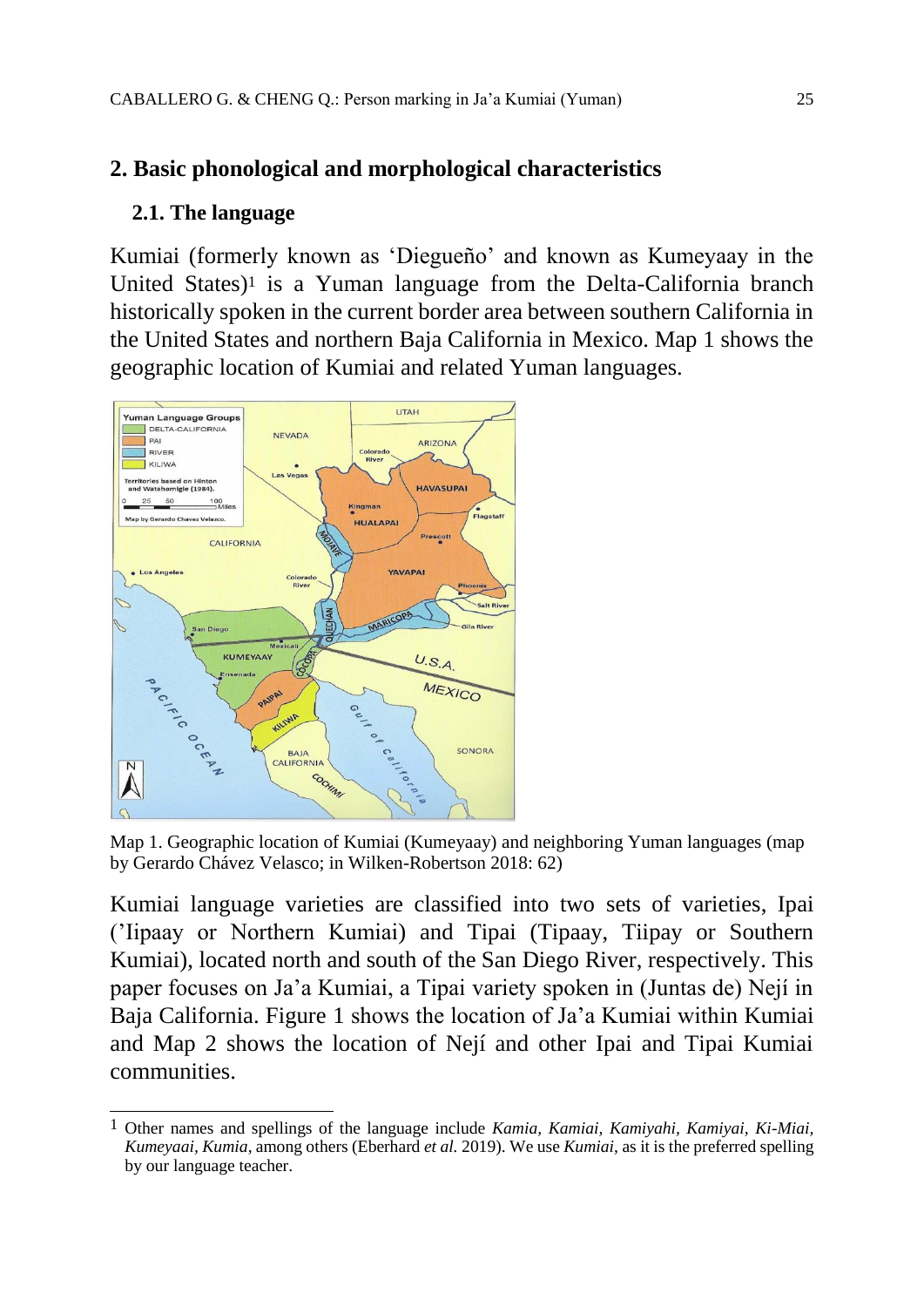

Figure 1. Kumiai language varieties (adapted from Miller 2018)



Map 2. Location of Nejí and other Ipai ('Iipaay) and Tipai (Tipaay) Kumiai communities (Field 2012)

The number of Kumiai community members for whom Kumiai is their first language is estimated to be approximately 150 (Golla 2011), though recent

 $\overline{a}$ 

 $2 \text{ In Miller's (2018) classification, other Tipai speech varieties include those spoken in La Huerta, San }$ Antonio Necua and Peña Blanca; other 'Iipay varieties include Iñaja and San Pasqual; and other NE Kumiai include Baron Long, Ewiiaapaayp, Manzanita, and Sycuan (2018: 386).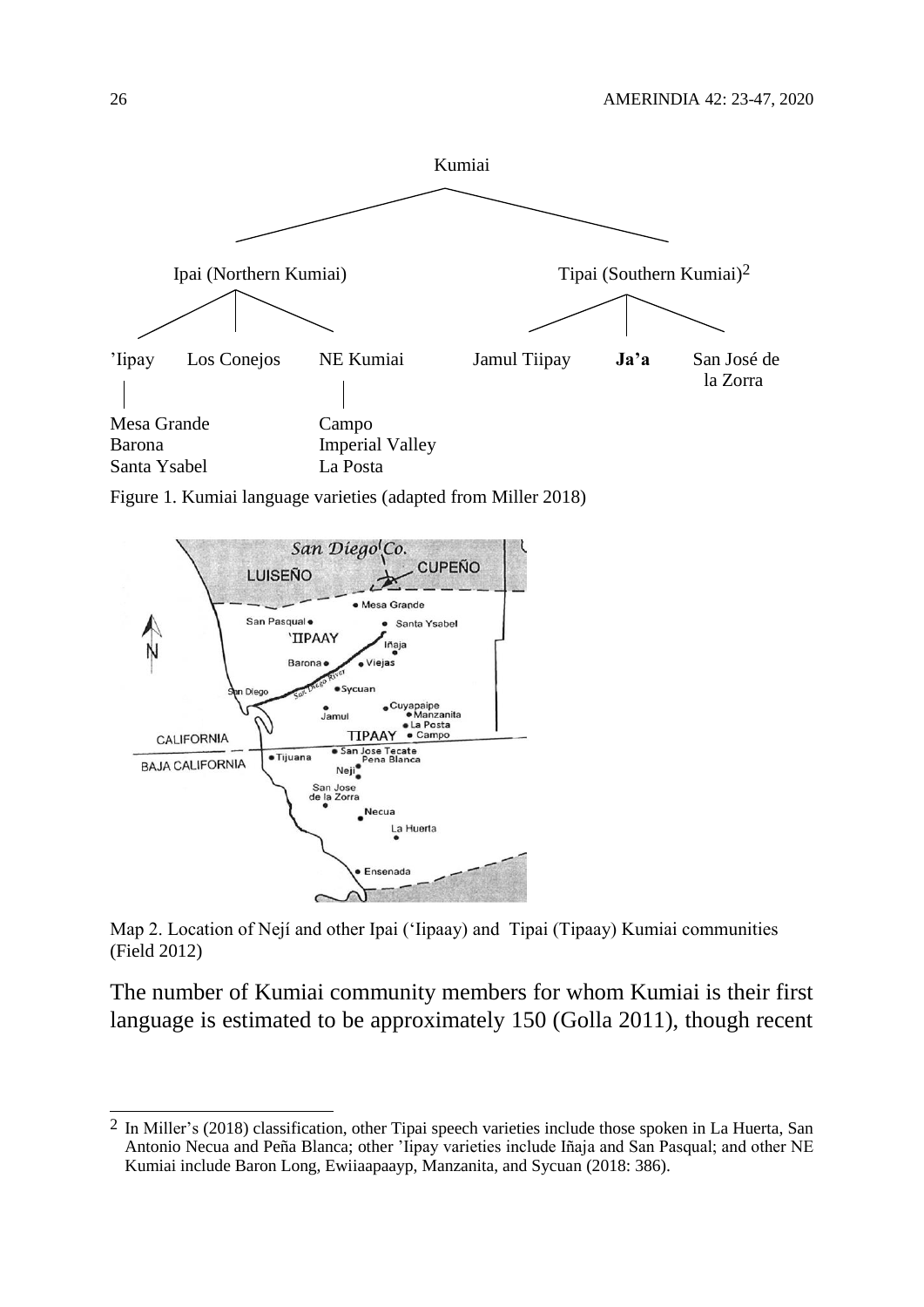reports suggest this number may be smaller (Field 2013; Miller 2016). 3 It is estimated that Kumiai varieties were spoken by approximately 3,000 people in pre-contact times (Kroeber 1925). All fluent Kumiai speakers are adults and inter-generational transmission of the language has been interrupted.

Several Kumiai varieties spoken north of the US-Mexico border have been documented in detail (most notably the Mesa Grande variety by Langdon (1966, 1970), and the Jamul variety by Miller 2001), but only a few studies had been carried out for varieties south of the border, including Hinton & Langdon (1976). More recent studies include Gil-Burgoin (2016) for San José de la Zorra Kumiai, and Miller (2016), Miller (2018) and Mai *et al.* (2018) for Ja'a Kumiai. The first documentary archive collections of Kumiai varieties spoken in Baja California have been produced in this decade and deposited in the Archive of the Indigenous Languages of Latin America (AILLA) and the Endangered Language Archive ELAR (Field 2011; Field & Miller 2017). In addition to these linguistic studies and corpora, Kumiai community members are engaged in language revitalization and preservation projects on both sides of the border.

#### **2.2. Phonological system**

Three aspects of the phonological structure of Ja'a Kumiai interact closely with morphological structure and exponence, namely stress, syllable structure, and the phonetic realization of laryngeal segments. Stress is predictable and non-contrastive, and is co-extensive with a morphological root, as described for other Kumiai varieties (e.g., Langdon 1970; Miller 2001) (more details about the morphological structure of Ja'a Kumiai are given in §2.3). The stressed syllable is also aligned with the end of the word, in a domain that excludes enclitics.

Syllabic structure in Ja'a Kumiai is highly complex, featuring complex consonant sequences: stressed syllables may have up to four onset segments (e.g. /xpl $\lceil a \rceil$  'sycamore') and two coda segments (e.g. /tap $\lceil$  / 'flower');<sup>4</sup>

 $\overline{a}$ 3 Field (2013) estimates there are only 50 fluent speakers of the language. There are also secondlanguage learners and speakers with passive competence, though there are no official counts of how many speakers fall within this category.

<sup>4</sup> Ja'a Kumiai is a language with a moderate phonological inventory, which includes the following segments (with marginal segments represented in parentheses): /p, (b), t, t [t], (t<sup>j</sup>), k, ?, (t͡j), m, n, p, r,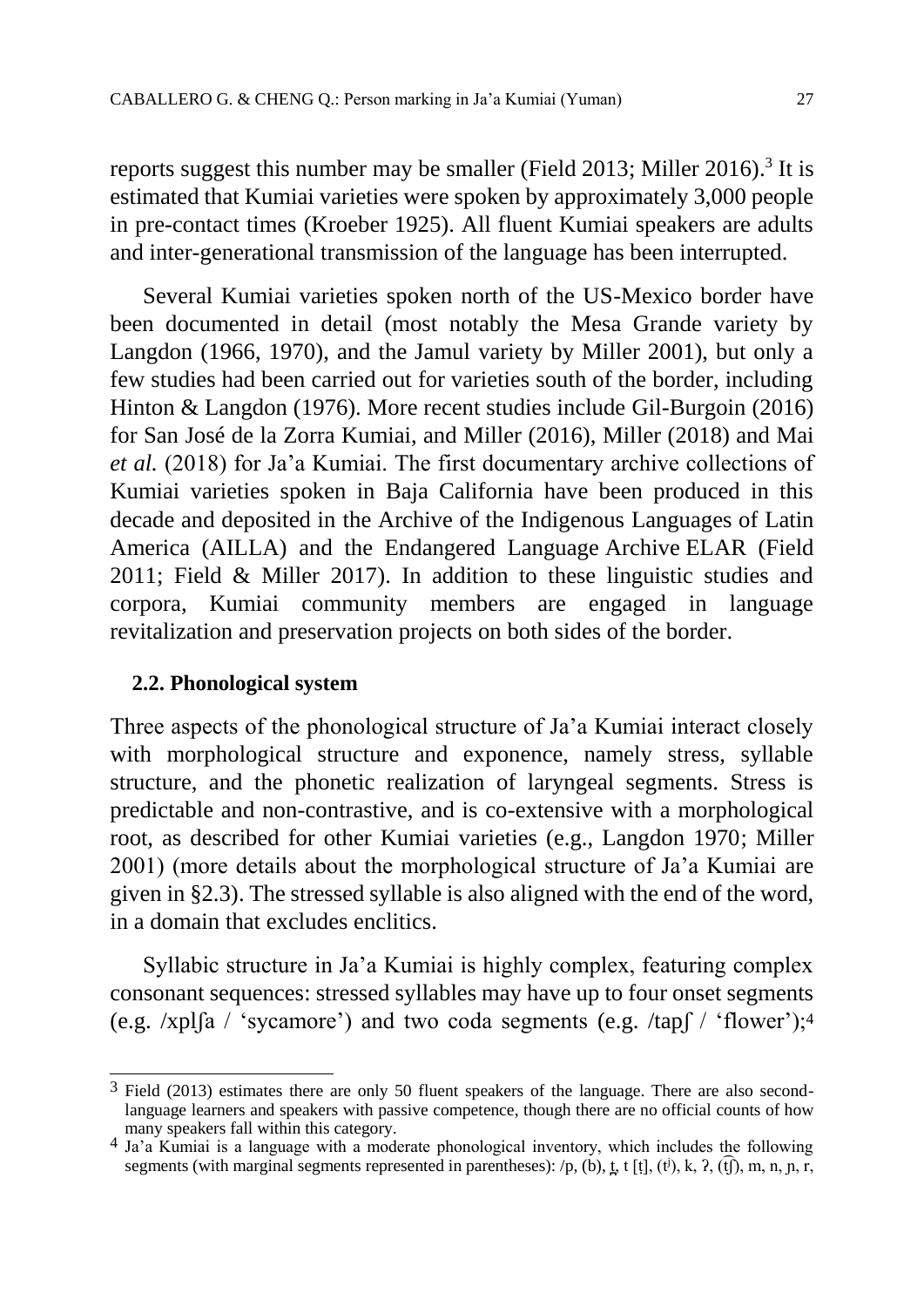unstressed syllables, on the other hand, are only V or CV in shape (Mai *et al.* 2018). Word-initial sonorant segments may surface as syllabic consonants (for a discussion of syllabic alveolar nasal segments in Jamul, see Miller 2001: 26). There is no in-depth analysis of the phonotactics and syllabification of Ja'a Kumiai yet, but there is preliminary evidence for the following restrictions concerning word-initial clusters in Ja'a Kumiai (see also Langdon 1966: 57 for a description of phonotactic restrictions in the Mesa Grande dialect):

(1) *Phonotactic restrictions on word-initial consonant clusters in Ja'a Kumiai*

- a. Word-initial ʔC clusters are not allowed (schematically \*[ʔC) (a restriction also documented in San José de la Zorra (Gil-Burgoin 2016))
- b. Homorganic CC sequences with divergent mode of articulation are not allowed
- c. Sequences of identical consonants are disallowed, except for bilabial nasal stop clusters (with similar restrictions documented in Mesa Grande (Langdon 1970) and Jamul (Miller 2001))5

Ja'a Kumiai also features "inorganic" vowels, a term used in the Yumanist literature to refer to non-phonemic vowels that surface in unstressed syllables across the Yuman language family (vs. phonemic or "organic" vowels) (see Langdon 1966; Miller 2001; Gil-Burgoin 2016). Following Mai *et al.* (2018), we assume "inorganic" vowels in Ja'a Kumiai are intrusive (or *excrescent*) (see Hall 2006 for the criteria differentiating intrusive and epenthetic vowels).

Finally, a phonemic glottal stop in Ja'a Kumiai exhibits variable phonetic realization, which includes canonical closure (e.g., [tʃ͡a**ʔ**ˈjou] /tʃ͡aʔˈjou/ 'song'), and glottalization of an adjacent vowel (e.g., [ya nak] /xa? nak/ 'necklace') or resonant (e.g., [ɬtaˈ**n̰**ap] /ɬtaʔˈnap/ 'braid') (Mai et al. 2018). The surface realization of /ʔ**/** in different environments is variable, but it exhibits some trends: (i) in inter-vocalic position or before a glide, a stop realization is favored; (ii) preceding a sonorant consonant, /ʔ**/** is likely to surface as glottalization of the sonorant, though it may also surface as a stop or glottalization of a preceding vowel; and (iii) before an obstruent consonant, /ʔ**/** is likely to surface as glottalization in a prior consonant

 $\overline{a}$ 

s, ʃ, x, ɬ, w, j, l, (lʲ), a, e, i, o, u, aː, eː, iː, oː, uː/. Miller (2018) presents an alternative analysis of the phonological system of this variety.

<sup>&</sup>lt;sup>5</sup> Miller posits the same restriction in Jamul, with the exception of clusters of alveo-palatal affricates  $(2001: 24)$ .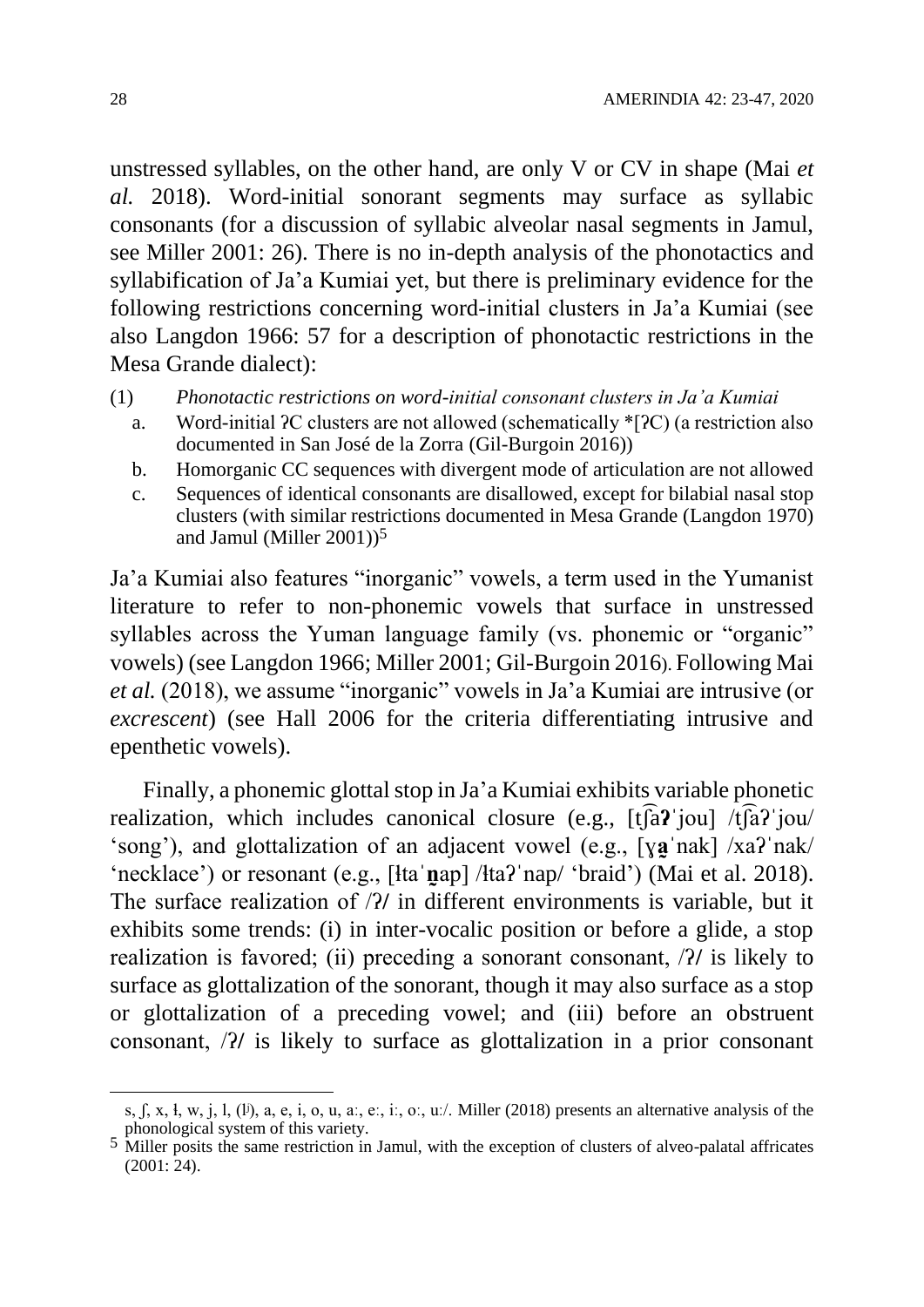(Aguilar 2017). Glottal stops may also be highly reduced; in such cases, the only indication of a glottal feature may be the lowering of the fundamental frequency (Mai *et al.* 2018). As discussed in more detail in §5, the phonetic realization of glottal stops and the phonological restrictions on its distribution in word-initial position are crucial for understanding patterns of exponence of person marking in this language.

#### **2.3. Morphological system**

Ja'a Kumiai is a morphologically complex language that features a slot-andfiller structure characteristic of (templatic) position-class systems (as defined in Simpson & Whitgott 1986), and productive processes of affixation, compounding and ablaut. Morphological and morphophonological patterns of Yuman languages are traditionally analyzed in the Yumanist literature with respect to a morphological root, a templatic morpheme with a common (C)V(C) shape (Langdon 1966, 1975; Miller 2001, 2018). In Ja'a Kumiai, verb and noun stems may consist solely of this templatic morphological root, which may be vowel-initial (e.g., *iɲ* 'give', *aː*  'to go') or consonant-initial (e.g., *xap* 'to enter'). These roots may be preceded by formatives that Yumanists refer to as 'lexical prefixes',6 single consonant or vowel formatives that are no longer productive and are mostly semantically opaque, though in some varieties they can be analyzed as having instrumental or causative meanings (e.g., Mesa Grande (Langdon 1966)). Here we retain the term 'lexical prefixes' to be consistent with the rest of the Yumanist literature. In the traditional analysis, a stem with a CVC shape may involve either a single root with no lexical prefixes (e.g., *pap* 'to bake', *nak* 'to sit') or a morphologically complex stem containing a templatic root and a lexical prefix (e.g., *m-ap* 'to want', *n-ar* 'to steal') (Miller 2001: 60-61).

The main argument for positing a templatic root in these varieties is that both inflectional and derivational prefixes may refer to the boundaries between this root and the so-called lexical prefixes in their patterns of alignment (Miller 2016). Specifically, the root is analyzed as the base of

 $\overline{a}$  $6$  Lexical suffixes are also posited, but lexical affixes mainly involve prefixation.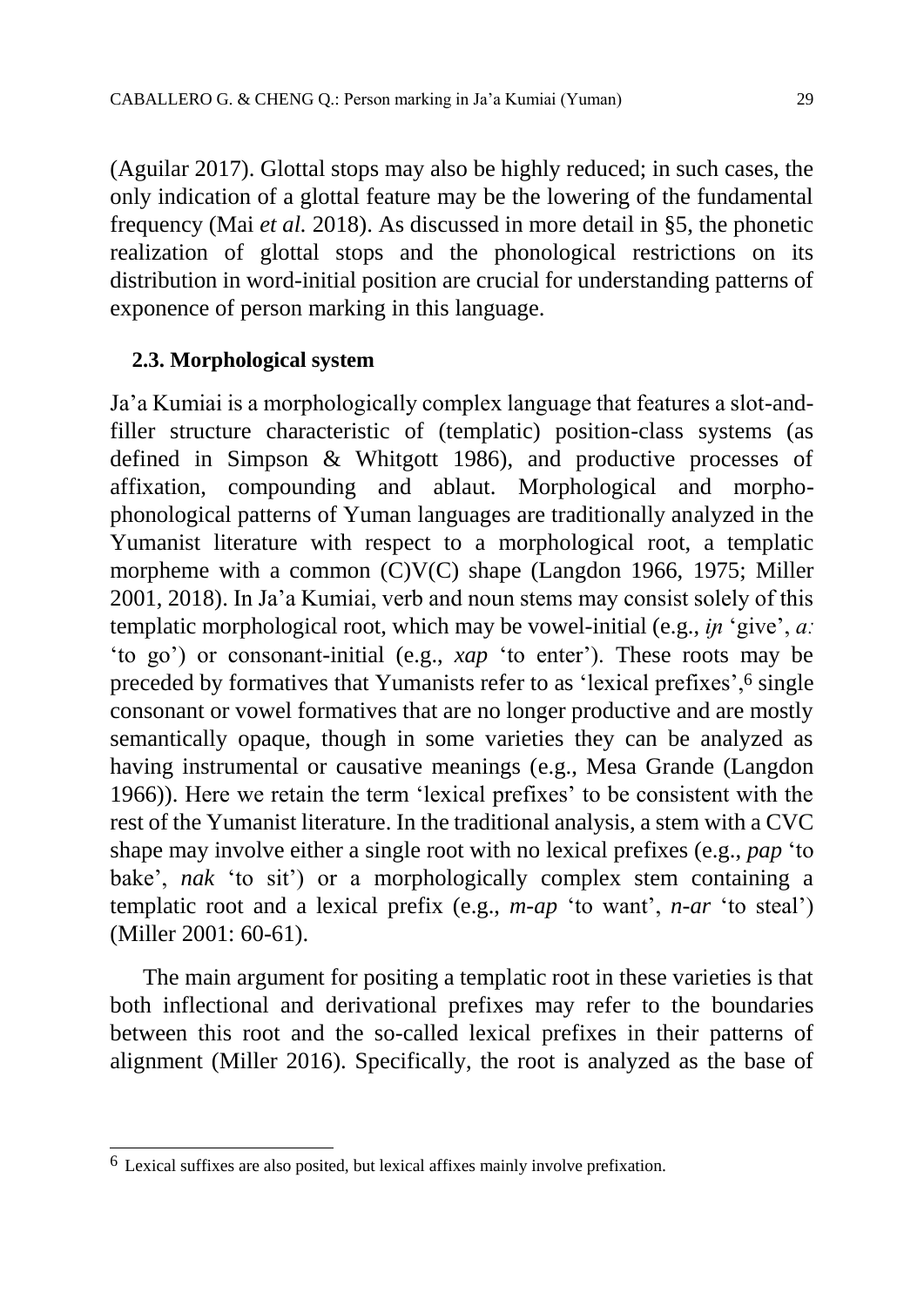affixation for several prefixing constructions. This is exemplified in (2) with forms derived through the nominalizing *aʔ-* prefix in Ja'a Kumiai: 7

| (2)            |                          | Prefixation of nominalizing a?- in Ja'a Kumiai |                         |                               |                                     |
|----------------|--------------------------|------------------------------------------------|-------------------------|-------------------------------|-------------------------------------|
|                | <b>Nouns</b>             |                                                |                         | Base verbs (roots underlined) |                                     |
| a.             | $a^2$ -nak               | 'chair'                                        | nak                     | 'to sit'                      | <dih0006:02:44.7></dih0006:02:44.7> |
| $\mathbf{b}$ . | $a^2$ -t $\widehat{a}$ u | 'brick'                                        | $t\widehat{\text{f}ou}$ | 'to build'                    | <dih0079:03:43.4></dih0079:03:43.4> |
| $c_{\cdot}$    |                          | $x-a2$ -tup 'trampoline'                       | $x$ -tup                | 'to jump'                     | <dih0101:21:47.3></dih0101:21:47.3> |
| d.             |                          | $t-a$ ?-foq 'cleaning rug' $t$ -foq 'to clean' |                         |                               | $-DIH0104:33:20.6$                  |

As shown in these examples, *aʔ-* may prefix to the verbal stem (2a-b) or it may break up an initial consonant cluster, where the first consonant is assumed in the traditional analysis to be a lexical prefix and the second consonant is the root-initial consonant (2c-d).

These examples may be analyzed as resulting from the subcategorization properties of the prefix, which attaches to the templatic morphological root. Alternatively, prefixes may be analyzed as infixing after an initial C in a consonant cluster, an analysis that does not require positing a root template. Other morphological forms in Ja'a Kumiai, however, suggest that the exponence patterns are sensitive to morphological, not phonological, structure: in (3), we show a contrast between two verbal stems that are equivalent phonologically but exhibit different alignment patterns of the inverse *ʔ-* prefix (we discuss this prefix in more detail in §4 and §5 below; see also Miller 2016 for discussion of similar evidence involving person marking in Ja'a Kumiai).

(3) Prefixation of inverse ʔ- in Ja'a Kumiai (Aguilar 2017) a. [n<sup>'</sup>nap] /n<sup>2</sup>-nap/ 1OBJ-INV-braid 'S/he braids (my hair)' <DIH0147:01:35.3> b. [n<sup>1</sup>n?ar̩a] /n-n-?-ar/ 1OBJ-PLEX-INV-steal 'S/he steals me' <DIH0147:03:09.0> ̞̥

 $\overline{a}$  $7$  Examples are given with surface representations that include intrusive (inorganic) vowels (absent from the underlying representation, if provided). Intrusive vowels in Ja'a Kumiai are represented with superscripts. We use the following abbreviations in this paper:  $1 = 1^{st}$  person;  $2 = 2^{nd}$  person;  $3 = 3^{rd}$ person; A = agent; CAUS = causative;  $G = goal$ ; INV = inverse; OBJ = object; P = patient; PL = pluractional; PLEX = lexical prefix; SUBJ = subject;  $\rightarrow$  = relationship between agent and patient in transitive clauses (e.g.,  $1\rightarrow 2 = 1$ <sup>st</sup> agent and  $2^{nd}$  patient). Some examples include a reference to a developing corpus of Ja'a Kumiai (Meza *et al.* 2018) (in angled brackets  $(\le)$ ) (e.g.,  $\leq$ DIH0020:00:33.4 $>$ ). The data shown in this paper were primarily acquired though translation elicitation using Spanish.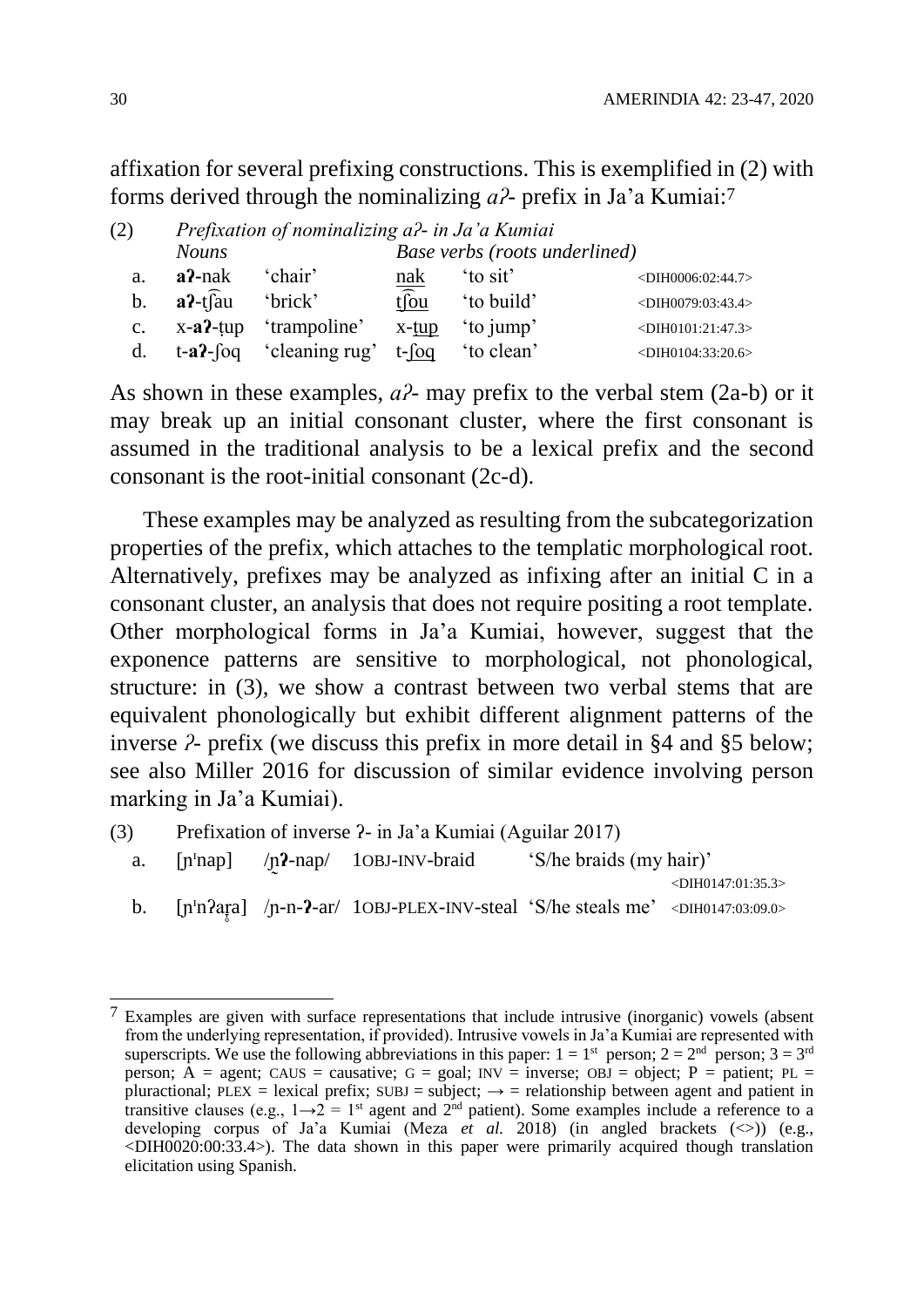As shown in these examples, the *ʔ-* prefix attaches to the CVC root *nap* 'to braid' in (3a) but to the VC root in the morphologically complex stem *n-ar*  'to steal' in (3b). Following the trends of surface realization of glottal stops in the language described in  $\S 2.2$ ,  $\frac{2}{1}$  is realized phonetically as glottalization of the root-initial sonorant ([n]) in (3a), but as a stop before the root-initial V in  $(3b)$ .

We thus conclude, following Miller's (2016) proposal, that the templatic morphological root in Ja'a Kumiai is relevant for describing the person marking patterns in Ja'a Kumiai, and assume this for the analysis of the person marking system provided below.

## **3. Person marking in other Kumiai varieties**

#### **3.1. Morphosyntactic properties of person marking in Kumiai**

Kumiai varieties and other Yuman languages are head-marking languages that have been documented to possess person marking systems that employ prefixes to codify the single argument with intransitive verbs and specialized portmanteau prefixes to codify subject and object arguments with transitive verbs (e.g., Yuma (Halpern 1947), Walapai (Redden 1966), Cocopa (Crawford 1966), La Huerta Kumiai (Hinton & Langdon 1976), Jamul Tiipay (Miller 2001), *inter alia*).

Given that an inflected verb may be a minimal clause with person prefixes as the only exponents of verbal arguments, person marking in Kumiai language varieties has been described in the literature as pronominal (e.g., Miller 2001, Hinton & Langdon 1976). However, these systems may be characterized as involving grammatical agreement, where person markers do not preclude the overt appearance of the agreement-triggering nominal or pronominal arguments (Bickel & Nichols 2001:74). This is exemplified in (4) with data from Ja'a Kumiai, where the presence of a pronominal form codifying person and syntactic function (*pa*:  $\frac{1}{t}$  '1st person subject' and *ma*:*j t* '2nd person subject') does not preclude agreement marking on the verb.

(4) *Person marking in clauses containing case-marked pronominal forms*

a. <u>na:-<sup>j</sup></u> t **ʔ**-iɲ 1-SUBJ 1-give 'I give it to him/her'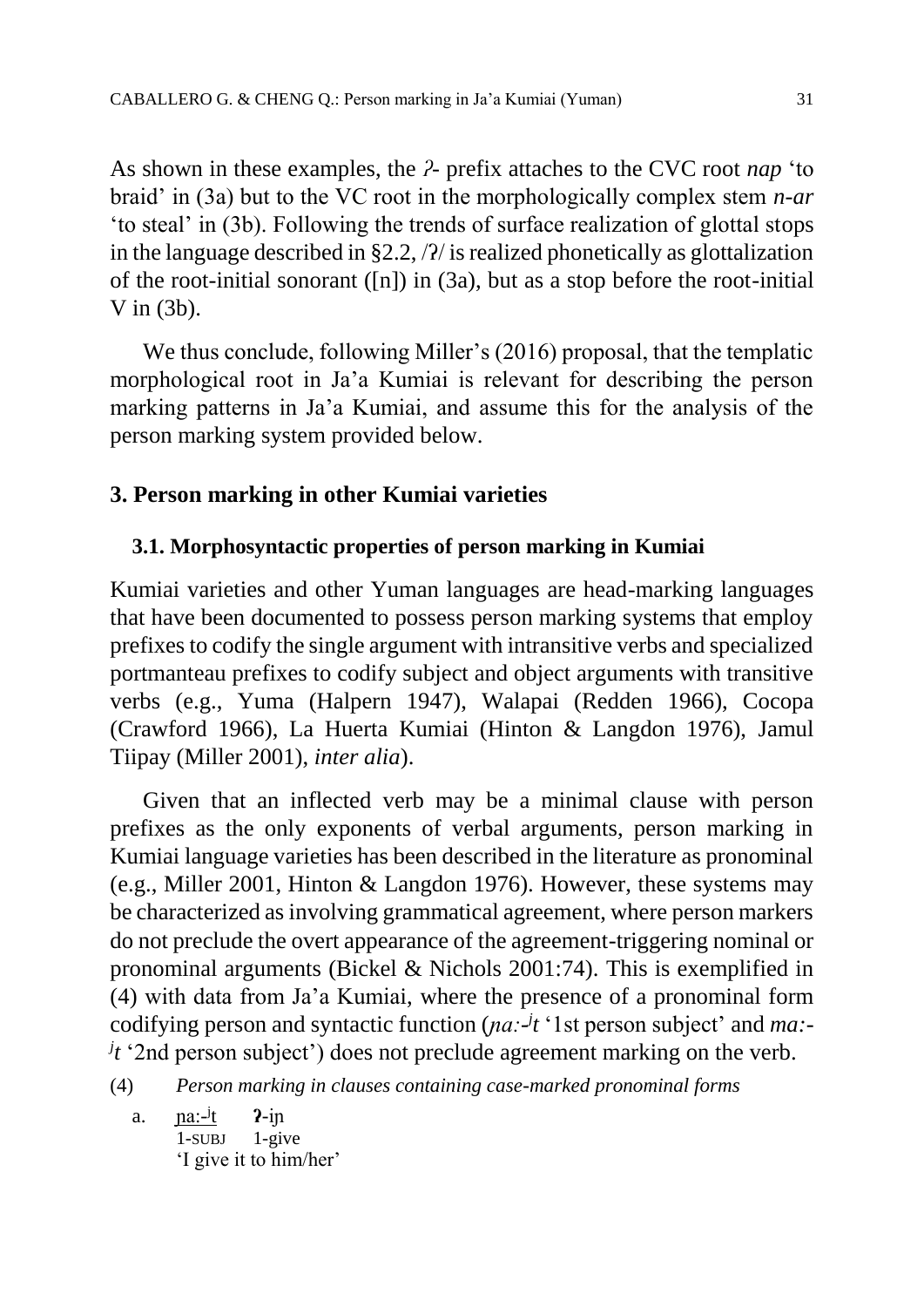b. <u>ma: <sup>j</sup></u>  $m$ -in 2-SUBJ 2-give 'You give it to him/her'

We thus propose that this system involves agreement in all Kumiai varieties. In the rest of the paper we refer to this cross-reference system simply as person marking. We assume all Kumiai person-marking systems are characterized by the following morphosyntactic properties:

- (5) *Morphosyntactic properties of person marking in Kumiai* 
	- a. Agent arguments are obligatorily marked in verbal predicates
	- b. There is no encoding of number nor any other inflectional feature of the core verbal arguments in person marking (Langdon 1966; Miller 2001)
	- c. Person marking prefixes may double an NP argument of the clause, including pronominal forms that encode syntactic function
	- d. Only one object is codified with ditransitive predicates (Langdon 1970; Miller 2001); a person marking prefix in the verb may encode either the patient argument or the goal argument with ditransitive predicates (Miller 2001: 162).

There are three Kumiai language varieties with detailed descriptions of their person marking systems: Mesa Grande (Ipai; Langdon 1966), La Huerta (Tipai; Hinton & Langdon 1976) and Jamul (Tipai; Miller 2001). We provide an overview of each of these systems next.

#### **3.2. Mesa Grande (Ipai)**

Table 1 provides the person marking prefix paradigm for Mesa Grande Kumiai, an Ipai variety described in detail by Langdon (1966). The cells of the paradigm corresponding to the  $1\rightarrow 1$  and  $2\rightarrow 2$  configurations are semantically reflexive and represented in gray since they are expressed with the intransitive person markers in this and all other Kumiai varieties.

| Subject     |                |                |               | 2IMP       |         |
|-------------|----------------|----------------|---------------|------------|---------|
| Object      |                |                | $2-n^{j}$ -m- | $2-n^j-k-$ | $n^y$ - |
|             | $\overline{2}$ | $n^{\prime}$ - |               |            | $m-$    |
|             |                | $\frac{2}{1}$  | $m-$          |            | $W-$    |
| <b>INTR</b> |                |                | m-            |            | W-      |

Table 1. Person markers in Mesa Grande (Langdon 1966: 160-161)

Langdon analyzes the Mesa Grande Kumiai person marking system as involving a sequence of prefixes, where prefix order determines syntactic function. In the template proposed in Langdon there are three prefix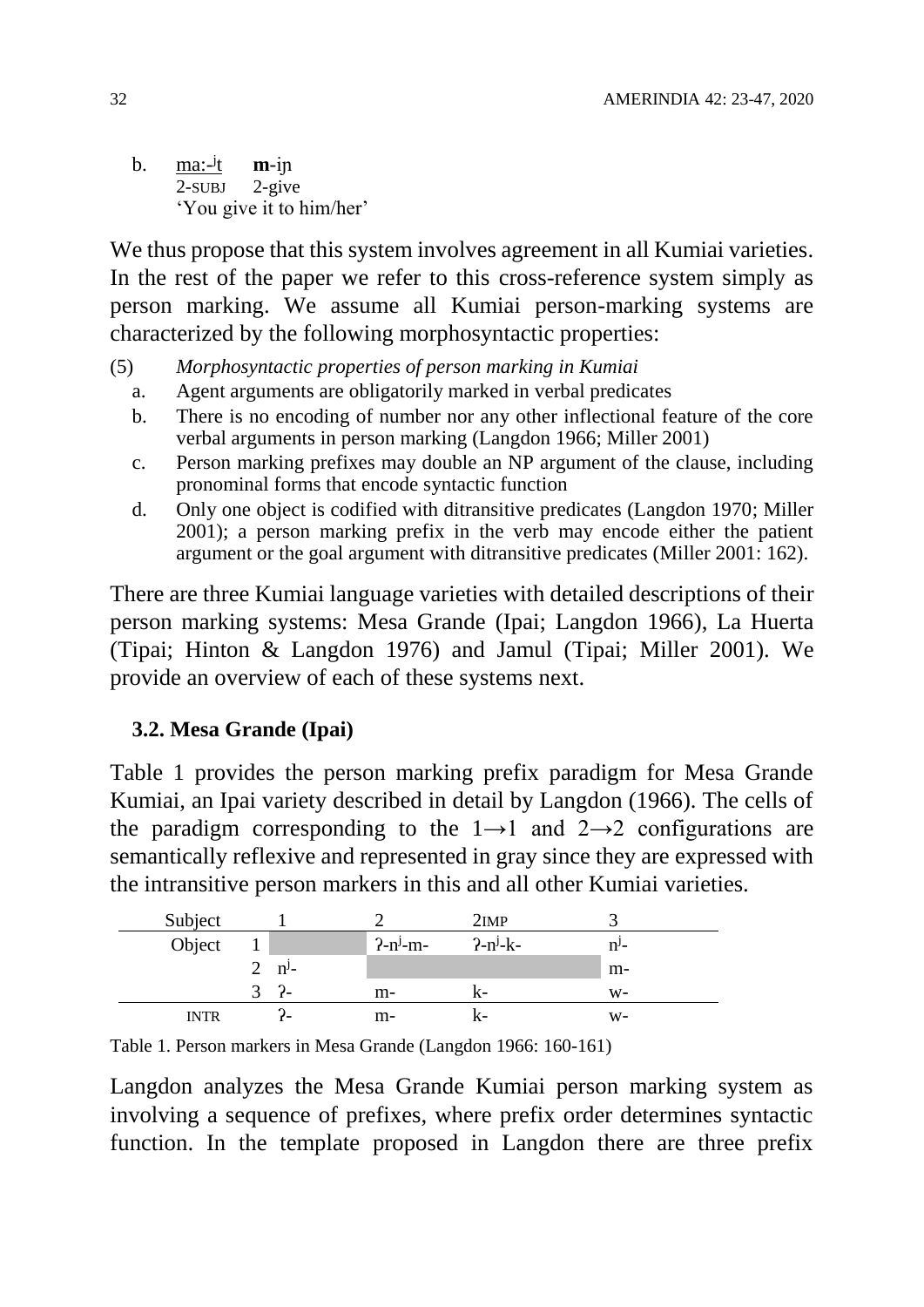positions: a first position for Object, a second position for a  $n^j$ - prefix described as "general, indefinite", and a third position for Subject.<sup>8</sup> In this analysis, the only portmanteau prefix is the one deployed for the  $1\rightarrow 2$ configuration  $(n^j)$ , which is homophonous with the marker used in the  $3\rightarrow 1$ configuration (where only the  $1<sup>st</sup>$  person object  $n<sup>j</sup>$ - prefix is deployed and there is zero exponence for the 3rd person subject).<sup>9</sup> The system also exhibits homophony in the cells of the paradigm for the  $2\rightarrow 3$  and  $3\rightarrow 2$ configurations, where only the second person *m-* prefix is deployed and assumed to occupy different slots in the verbal template in each configuration. 10

In terms of allomorphy, the third person *w-* prefix is described as attaching to vowel-initial stems and bound stems (except /u/- or /w/-initial roots); all other verb stems have no overt third person subject marking (1966:160). No other allomorphy nor any other phonotactic restrictions that may affect person markers are described, except for the insertion of [ə] between consonants at morpheme boundaries, which are handled through morphophonemic rules.

#### **3.3. Jamul (Tipai)**

In contrast to the compositional analysis given for Mesa Grande, the person marker paradigm in Jamul is analyzed in Miller (2001) as involving portmanteau prefixes with transitive verbs. As with the system described in Mesa Grande, the person markers of transitive verbs with  $3<sup>rd</sup>$  person objects are the same as the prefixes found with intransitive verbs (i.e., there is no overt marking of  $3<sup>rd</sup>$  person object arguments). The person marking prefix paradigm is provided in Table 2. We represent Miller's analysis using the IPA. Schwas are analyzed as "inorganic", inserted between consonants to break up consonant clusters, and are also treated as phonemic (for more

 $\overline{a}$  $8$  Langdon discusses that it is difficult to assign a semantic meaning to the  $n^j$ - prefix, and remarks this formative is identical to a 'general possessive'  $n^j$ - prefix (1966:160), suggesting a possible diachronic connection.

<sup>&</sup>lt;sup>9</sup> We assume the '1 $\rightarrow$ 2' *n*<sup>*j*</sup> prefix blocks the affixation of other person markers in the Mesa Grande verbal template.

<sup>&</sup>lt;sup>10</sup> For Langdon, the homophony between the  $3\rightarrow 1$  and the  $1\rightarrow 2$  prefixes and between the  $2\rightarrow 3$  and  $3\rightarrow 2$  prefixes is unexpected and results from reduction (from  $/2-n^j$  for the  $3\rightarrow 1$  marker and  $/m-n^j-2$ ) for the  $1\rightarrow 2$  marker) (1966:161).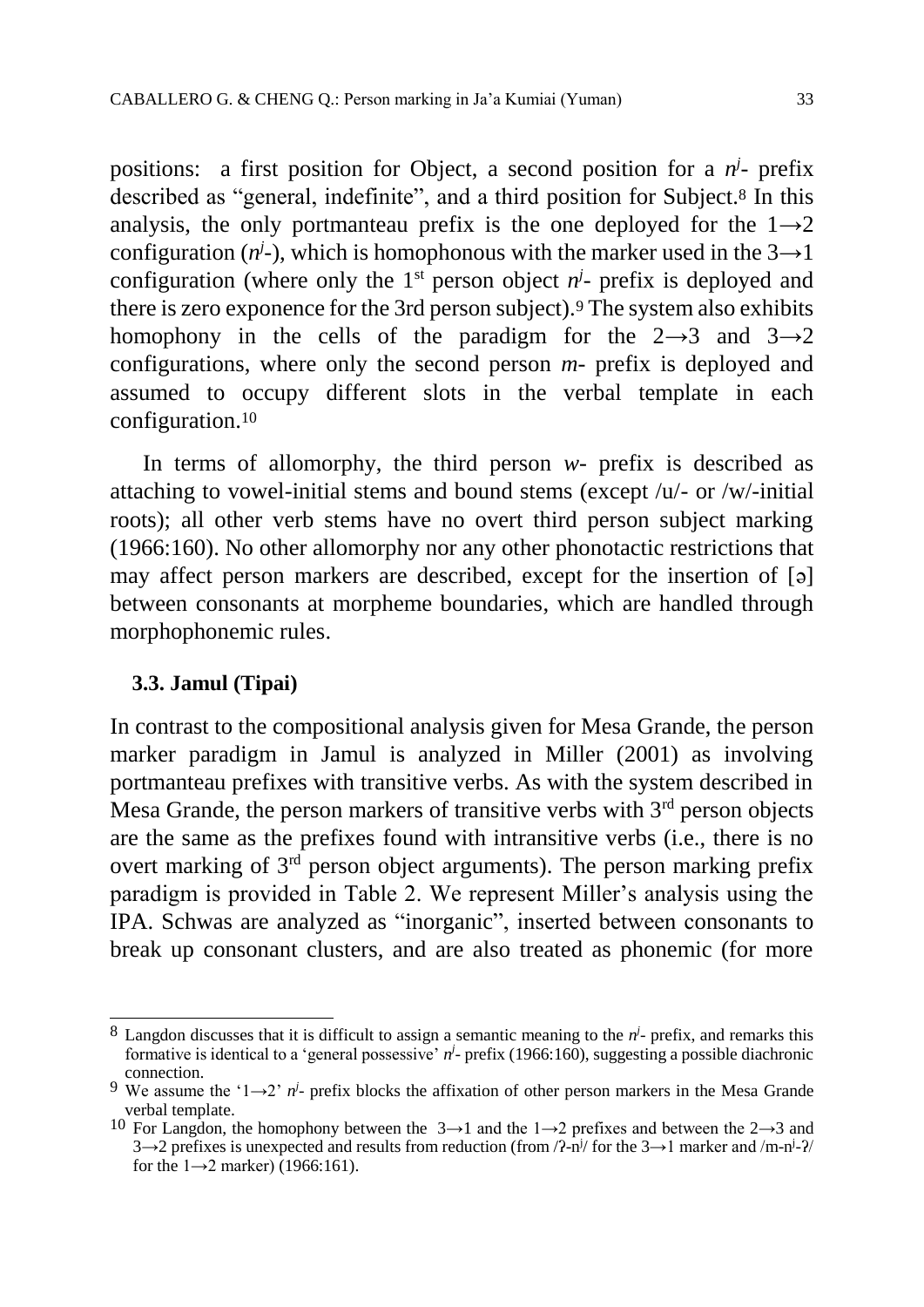details, see Miller 2001: 20-21). We follow Miller's convention of representing surface schwa vowels in the Jamul data transcription.

| Subject     |            |          | 2IMP       |          |
|-------------|------------|----------|------------|----------|
| Object      |            | $nj$ əm- | $n^j$ ək?- | $n^j2$ - |
|             | $n^{j}$ -  |          |            | $m-$     |
|             | $\epsilon$ | $m-$     |            | W-       |
| <b>INTR</b> |            | m-       |            | w-       |

Table 2. Person markers in Jamul (adapted from Miller 2001: 140).

In this system, the prefixes for  $2IMP \rightarrow 1$  ( $n^j \ge k...$ ?-) and  $3 \rightarrow 1$  ( $n^j...$ ?-) are described as involving a glottal stop segment that may be discontinuous, with the glottal stop attaching to the templatic verb root and the rest of the formative attaching to the stem which may contain lexical prefixes.

Miller describes the following allomorphy patterns concerning person markers in Jamul: (i) the 1<sup>st</sup> person subject *?*- prefix attaches to stressed, vowel-initial bases, while other bases do not exhibit any overt 1st person marking; and (ii) the  $3<sup>rd</sup>$  person subject *w*- prefix attaches to root initial stems (*i.e.* stems lacking lexical prefixes), while other bases do not exhibit any overt 3rd person marking.

In addition to these allomorphy patterns, Miller describes discontinuous glottal stops of person markers as being optionally deleted in casual speech (2001: 140). Miller discusses patterns of inter-speaker variation and irregular person marking, including a number of exceptions with the 3rd person subject *w-* prefix, when root-initial stems are exceptionally unmarked for 3rd person (Miller 2001: 137-138). She also highlights differences between the inflectional verbal paradigms of Mesa Grande and Jamul as the result of "erosion or metathesis" of the 1<sup>st</sup> person  $\lambda$ - prefix. Thus, in addition of having homophonous person markers in this variety, allomorphy, optionality and variability yield a system with a high degree of surface homophony in inflectional paradigms.

#### **3.4. La Huerta Kumiai (Tipai)**

In contrast to the person marking systems in Mesa Grande and Jamul, where some cells of the person marking paradigm are underlyingly homophonous, the paradigm of La Huerta Kumiai exhibits complete differentiation for each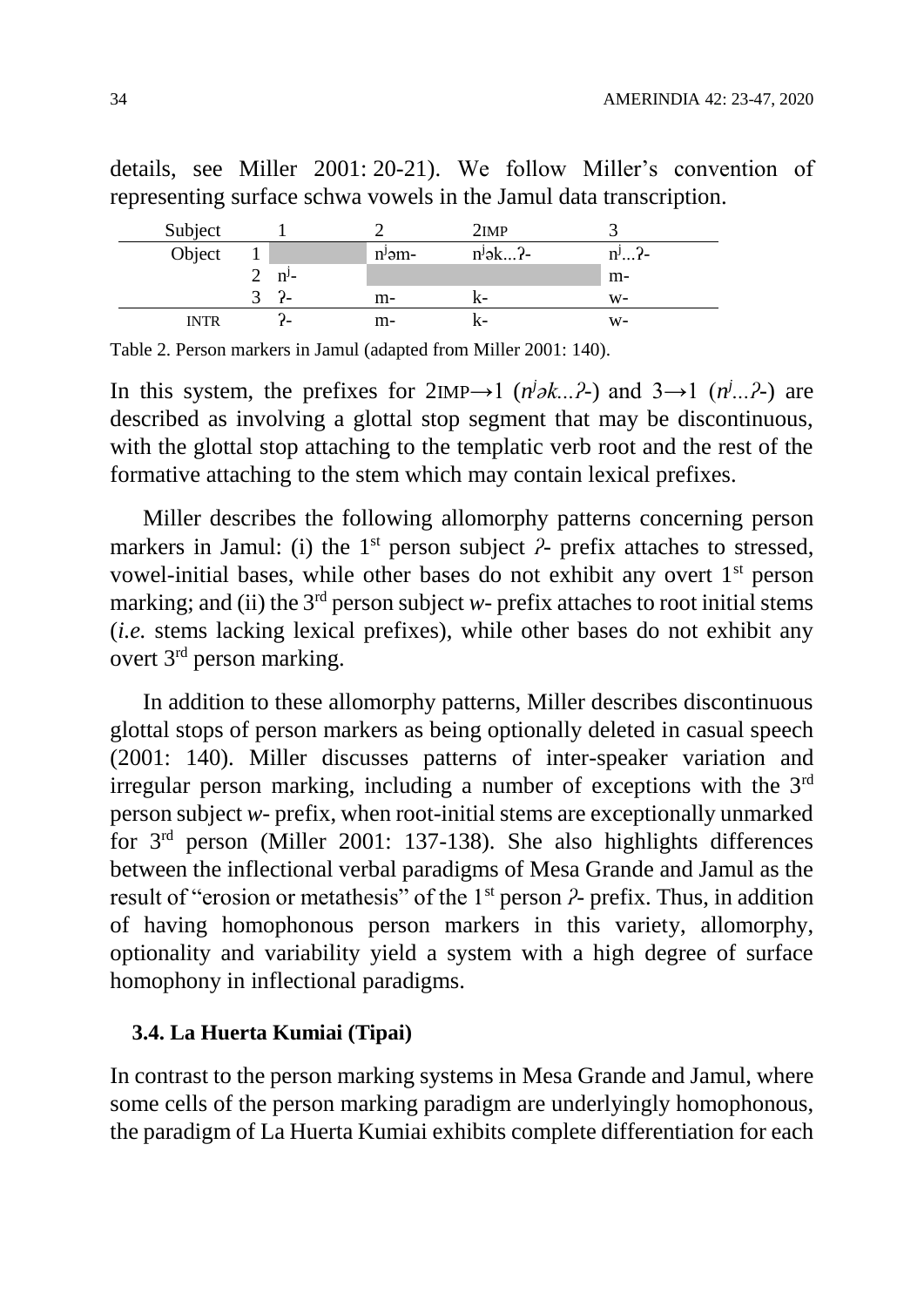| Subject     |               |                |                     | 2IMP       |                    |
|-------------|---------------|----------------|---------------------|------------|--------------------|
| Object      |               |                | $n^j$ m $\lambda$ - | $n^j k$ ?- | $n^{j}$ ?-         |
|             |               | n <sup>j</sup> |                     |            | $m$ <sup>2</sup> - |
|             | $\mathcal{R}$ | $\mathcal{L}$  | m-                  |            | $W-$               |
| <b>INTR</b> |               |                | m-                  |            | $W-$               |

cell. This system, as analyzed in Hinton & Langdon (1976), is summarized in Table 3.

Table 3. Person markers in La Huerta (Hinton & Langdon 1976: 114).

Hinton and Langdon (1976) argue that although the subject-object prefixes resemble simple subject prefixes in a compositional system, a full analysis of the combinations is not available in this variety. Crucially, they assume the glottal stop in person marking prefixes would be expected to appear only in the cells of the paradigm involving the  $1<sup>st</sup>$  person (subject or object) in a compositional analysis, an expectation not fulfilled in the  $3\rightarrow 2$ configuration (which involves the *mʔ-* prefix).

As described for Jamul, the glottal stop of the prefixes involving a 1<sup>st</sup> person object or a 2nd person object are analyzed as discontinuous segments attaching to the templatic root. Laryngeal segments of person markers are described as optional: glottal stops in word initial position are described as being often omitted, while word-internal glottal stops are described as being more stable but usually deleted when preceding a velar consonant (1976: 116).

As in other Kumiai varieties, some suppletive allomorphy is described for the exponence of the third person *w-* prefix, which is only documented with monosyllabic stems. In addition to this allomorphy, they describe that adding person marking prefixes to certain stems yields complex consonant clusters that are susceptible of being simplified in surface form (especially if they involve a similar manner of articulation) (1976: 116). No details are given for any systematic phonotactic restrictions that may hold across morphologically complex words.

Finally, they also document intra-speaker variation involving overapplication of the glottal stop in unexpected contexts (e.g. use of an *ʔn<sup>j</sup>*  formative in configurations involving a  $1\rightarrow 2$  marker where a plain palatalized nasal prefix would be expected). Thus, while underlyingly proposed to exhibit complete differentiation of each cell in its person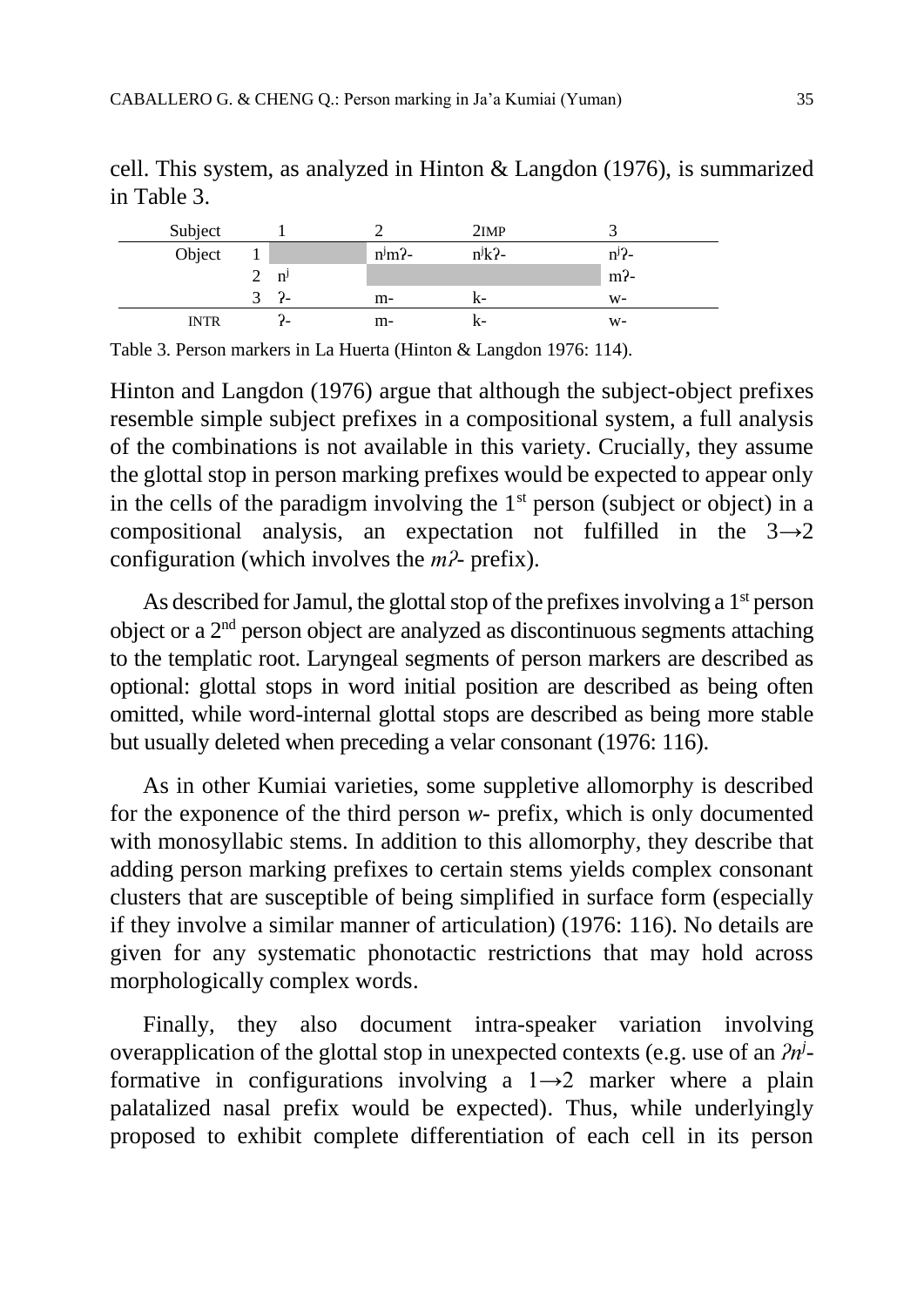marking paradigm, this variety is also documented to exhibit a high degree of surface homophony and reduction.11

## **4. Person marking in Ja'a Kumiai (Tipai)**

The verbal agreement marking paradigm in Ja'a is identical in it surface form to the one documented in La Huerta. In contrast to the analysis provided in Hinton & Langdon (1976), we show that verbal agreement in Ja'a Kumiai is organized in a **morphologically inverse** system, where arguments of transitive clauses are encoded according to a  $1 > 2 > 3$ referential hierarchy:12 in **inverse** configurations there is an additional morphological marker on the verb. There are no discontinuous glottal stop segments of portmanteau transitive person markers, but rather a dedicated inverse morpheme, a *ʔ-* prefix that occupies a defined position within the verbal template. In contrast, the **direct** configuration is unmarked, consistent with cross-linguistic trends of morphological inverse systems (see, e.g., Zavala 2007).

We provide the person marking prefixes in our analysis in  $(6)$ . Given that person configurations of transitive predicates in direct/inverse systems are described in terms of referential hierarchies, not grammatical roles (Zavala 2007; Jacques & Antonov 2014), we replace reference to subjects and objects with reference to Agents (A) (the single S argument in intransitive clauses and the agent-like argument in transitive and ditransitive ones) and Patients/Goals (P/G).

- a. *ʔ-* 1st person agent (1A)
- b. *w-* 3rd person agent (highly unproductive) (3A)
- c. *ɲ-* 1st person patient or goal (1P/G)
- d. *m-* 2nd person declarative (A or P/G)
- e. *k-* 2nd person imperative (2IMP)
- f. *ʔ-* inverse (INV)
- g. *ɲ-* 1→2

<sup>(6)</sup> *Person marking prefixes in Ja'a Kumiai*

 $\overline{a}$ 11 Hinton & Langdon (1976) propose a diachronic account for the development of the prefix system from Proto-Yuman to contemporary varieties involving pronoun incorporation and a series of restructuring processes including deletion, metathesis, and deletion of the glottal stop.

<sup>&</sup>lt;sup>12</sup> Miller (2001:163) describes an "animacy hierarchy" of 1<sup>st</sup> person > 2<sup>nd</sup> person > 3<sup>rd</sup> person at play in the encoding of only one of two objects in ditransitive clauses.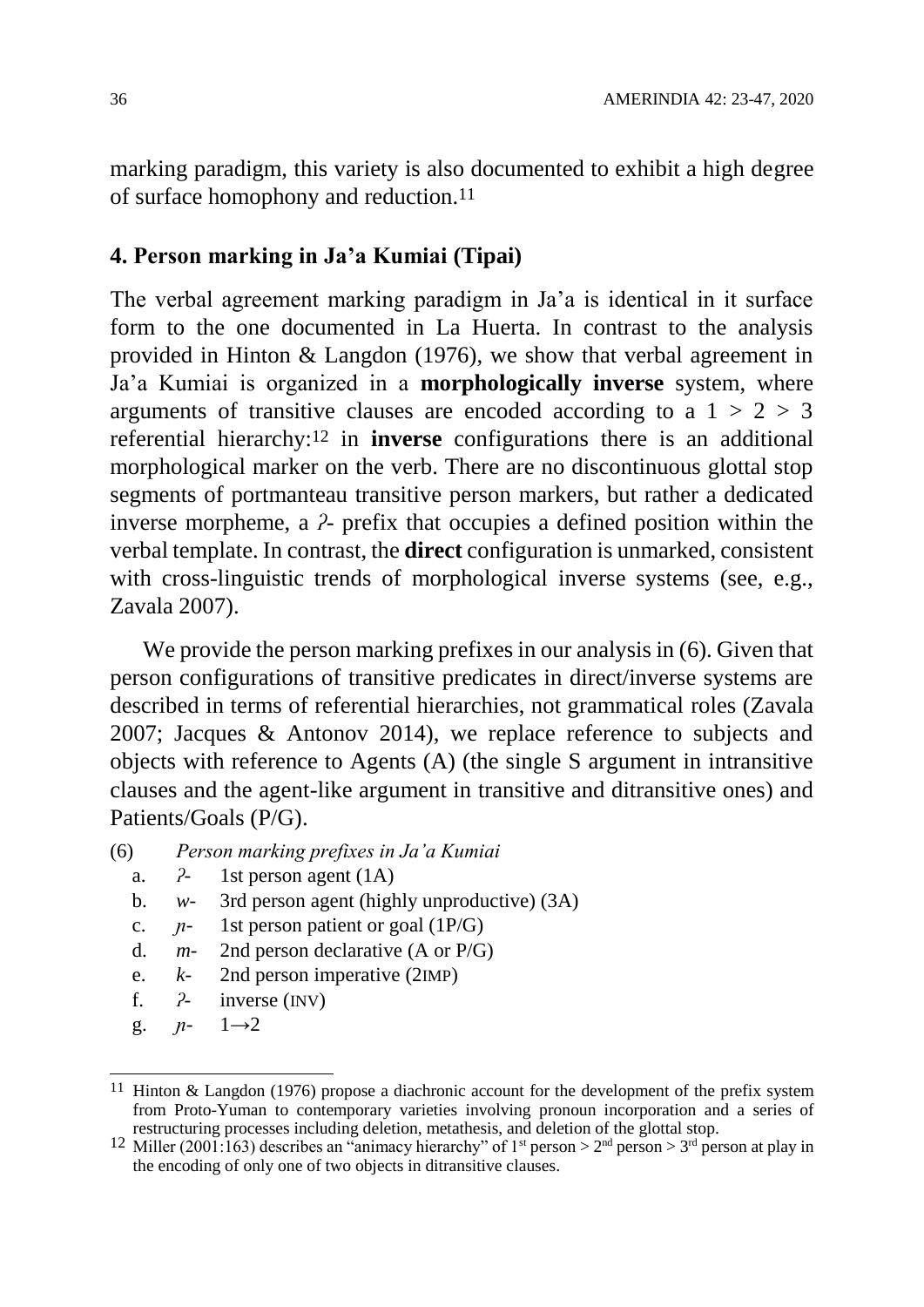The only specialized marker is the *n*- prefix, a portmanteau morpheme that encodes the  $1\rightarrow 2$  configuration (1<sup>st</sup> person agent, 2<sup>nd</sup> person patient/goal), a typologically highly common pattern (Heath 1998; Bickel & Nichols 2007).<sup>13</sup> The rest of the person markers are compositional and occupy a slot in the verbal template, which we illustrate below. In this analysis, there is homophony between the portmanteau  $1\rightarrow 2$  *n*- prefix and the 1<sup>st</sup> patient/goal *ɲ-* prefix, and between the 1st person agent *ʔ-* prefix and the inverse *ʔ-* prefix. Despite this homophony, and as documented in La Huerta, the cells of the person marking inflectional paradigm are fully differentiated underlyingly. The data in (7) and (8) exemplify person marking with an intransitive verb and a ditransitive verb,<sup>14</sup> respectively.

| (7)            |            | Ja'a Kumiai intransitive verbal paradigm   |          |                            |                            |
|----------------|------------|--------------------------------------------|----------|----------------------------|----------------------------|
| a.             | $2$ -amp   | 1A-walk                                    | 'I walk' |                            | $<$ DIH0126:07:15.9>       |
| b.             | m-amp      | 2-walk                                     |          | 'You walk'                 | $<$ DIH0126:07:58.5>       |
| $\mathbf{c}$ . | w-amp      | 3A-walk                                    |          | 'S/he walks'               | $<$ DIH0020:03:28.3>       |
| d.             | k-amp      | 2 <sub>IMP</sub> -walk                     | 'Walk!'  |                            | $<$ DIH0056:11:48.5>       |
| (8)            |            | Ja'a Kumiai (di)transitive verbal paradigm |          |                            |                            |
| a.             | $2$ -in    | $1A$ -give                                 |          | 'I give it to him/her'     | $<$ DIH0100:13:03.0>       |
| b.             | $m$ -in    | $2$ -give                                  |          | 'You give it to him/her'   | $<$ DIH0120:02:28.2>       |
| $\mathbf{c}$ . | $k$ - in   | 2IMP-give                                  |          | 'Give it to him/her!'      | $<$ DIH0120:06:38.1>       |
| d.             | $W-1$ n    | $3A$ -give                                 |          | 'S/he gives it to him/her' | $<$ DIH0120:07:48.6>       |
| e.             | $n$ -in    | $1 \rightarrow 2$ -give                    |          | 'I give it to you'         | $<$ DIH0103:16:60.0>       |
| f.             | $n-m-2-in$ | $1P-2-NV-give$                             |          | 'You give it to me'        | $\langle$ DIH0113:04:54.2> |
| g.             | $n-k-2-in$ | $1P-2IMP-INV-give$                         |          | 'Give it to me!'           | $\langle$ DIH0112:16:05.6> |
| h.             | $n-2$ -in  | $1P\text{-INV-give}$                       |          | 'S/he gives it to me'      | $<$ DIH0120:03:02.1>       |
| 1.             | $m-2$ -in  | $2$ - $\text{INV-give}$                    |          | 'S/he gives it to you'     | $<$ DIH0120:04:07.0>       |

The person marking paradigm in this language is shown in Table 4. Cells corresponding to semantically reflexive configurations are indicated with

 $\overline{a}$  $13$  An anonymous reviewer asks whether this prefix should be better analyzed as one encoding a  $1<sup>st</sup>$ person argument, whether A, P or G, instead of a portmanteau formative encoding the  $1\rightarrow 2$ configuration. We posit that the prefixes in  $(6c)$  and  $(6g)$  are indeed distinct prefixes since this allows us to explain that the  $1\rightarrow 2$  *n*- prefix is attested in the  $1\rightarrow 2$  configuration, as opposed to the unattested *\*ɲ-m-* sequence, which would be expected if both the 1st person A argument and the 2nd person P/G argument were encoded by the *ɲ-* and *m-* prefixes, respectively. We assume the portmanteau *ɲ-* prefix *blocks* the other person markers in the verbal template.

<sup>14</sup> We have chosen the verb 'give' (*iɲ*) to exemplify a transitive/ditransitive verbal paradigm since a monosyllabic, V-initial verb exhibits all the person marking distinctions, which may otherwise be reduced or precluded due to phonotactic restrictions (see §2 above). The descriptions of person marking systems of other Kumiai varieties (Langdon 1966; Hinton & Langdon 1976; Miller 2001, *inter alia*) also use this predicate to exemplify these distinctions.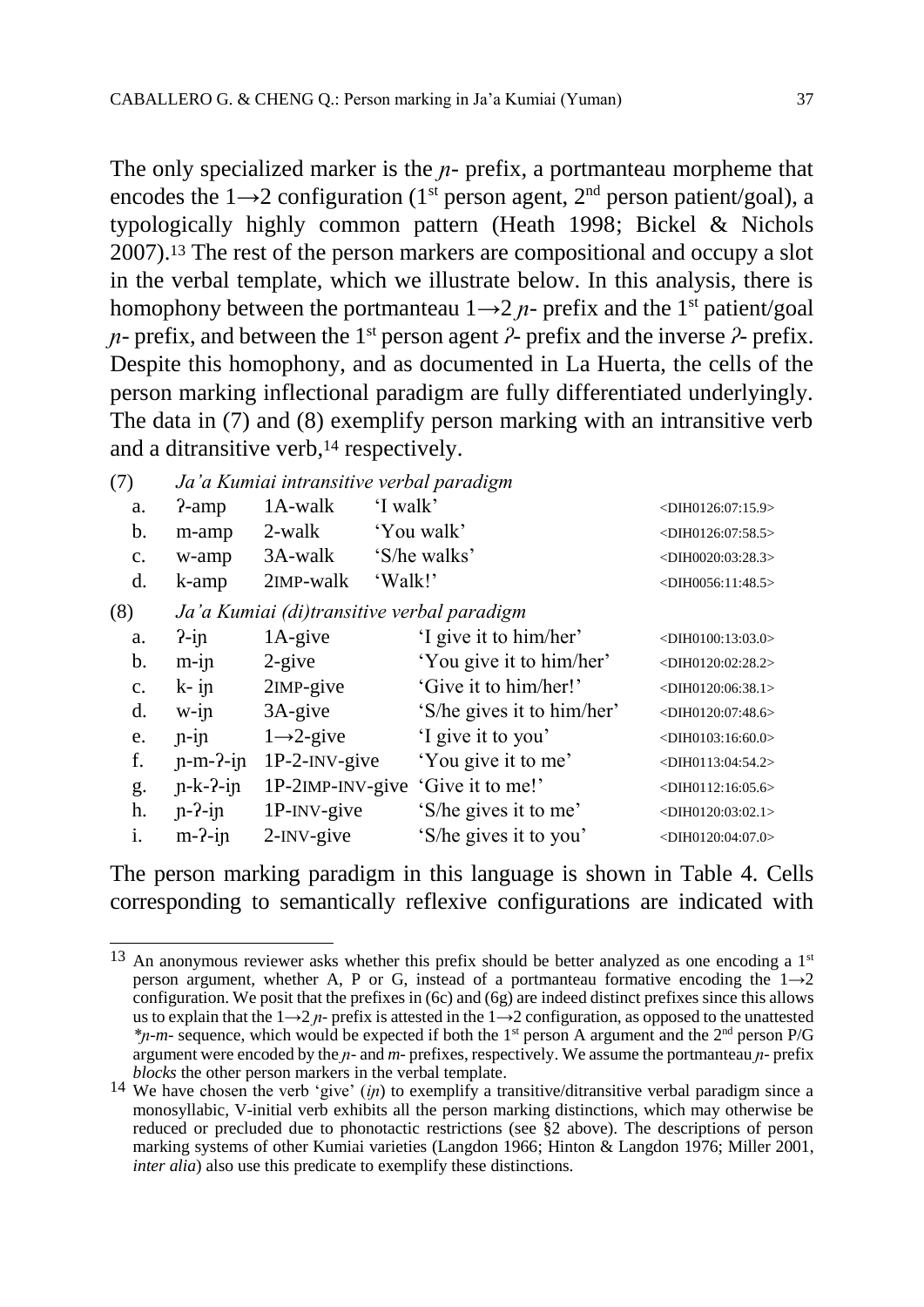gray since they are codified with the intransitive person prefix set. The 3rd person agent *w-* prefix is represented in parentheses since it is highly restricted and documented only with some monosyllabic, vowel-initial roots.

| Agent       |                |          | 2IMP     |         |  |
|-------------|----------------|----------|----------|---------|--|
| Patient     |                | $n-m-2-$ | $n-k-2-$ | $n-2$ - |  |
|             | $\mathbf{n}$ - |          |          | $m-2$ - |  |
|             |                | m-       | K-       | (w-)    |  |
| <b>INTR</b> |                | m-       |          | (w-     |  |

Table 4. Person marking paradigm in Ja'a Kumiai

As seen in this Table, all the **inverse** transitive configurations, where an argument lower in the hierarchy functions as an agent and an argument higher in the hierarchy functions as a patient  $(2\rightarrow 1, 2IMP\rightarrow 1, 3\rightarrow 1)$  and 3→2), require the use of an inverse morpheme, the *ʔ-* prefix. In contrast, in the direct configuration, where the agent is a higher ranked argument in the hierarchy and the patient a lower ranked one, person marking involves the intransitive predicate set of prefixes or the portmanteau  $1\rightarrow 2$  *n*- prefix.

Inverse/direct systems are classified typologically in terms of **local**, **nonlocal** or **mixed** domains, depending on the type of interaction involved between members of the hierarchy: the local domain involves interactions between the speech act participants (SAP) (SAP  $\leftrightarrow$  SAP); the non-local domain involves interactions between two 3<sup>rd</sup> person arguments (3' $\leftrightarrow$  3"); and a mixed domain involves interactions between a SAP and a 3rd person argument (SAP  $\leftrightarrow$  3) (Zúñiga 2006; Zavala 2007). The Ja'a Kumiai inverse marking system involves both the local and the mixed domain.<sup>15</sup> Specifically, the local configuration has been assimilated within the system of non-local configurations: the 1→2 configuration follows the direct pattern (with a portmanteau dedicated prefix and no inverse morpheme), while the 2→1 configuration follows the inverse pattern, deploying the inverse *ʔ*prefix.

 $\overline{a}$ 

<sup>&</sup>lt;sup>15</sup> So far, we have not found any evidence of interactions of the non-local domain (i.e., there is no evidence that animacy or other semantic parameters play any role when two  $3<sup>rd</sup>$  person arguments are involved in transitive predicates), though analysis of discourse data may reveal that topicality or other pragmatic factors play a role in defining these interactions. We leave this question for further research.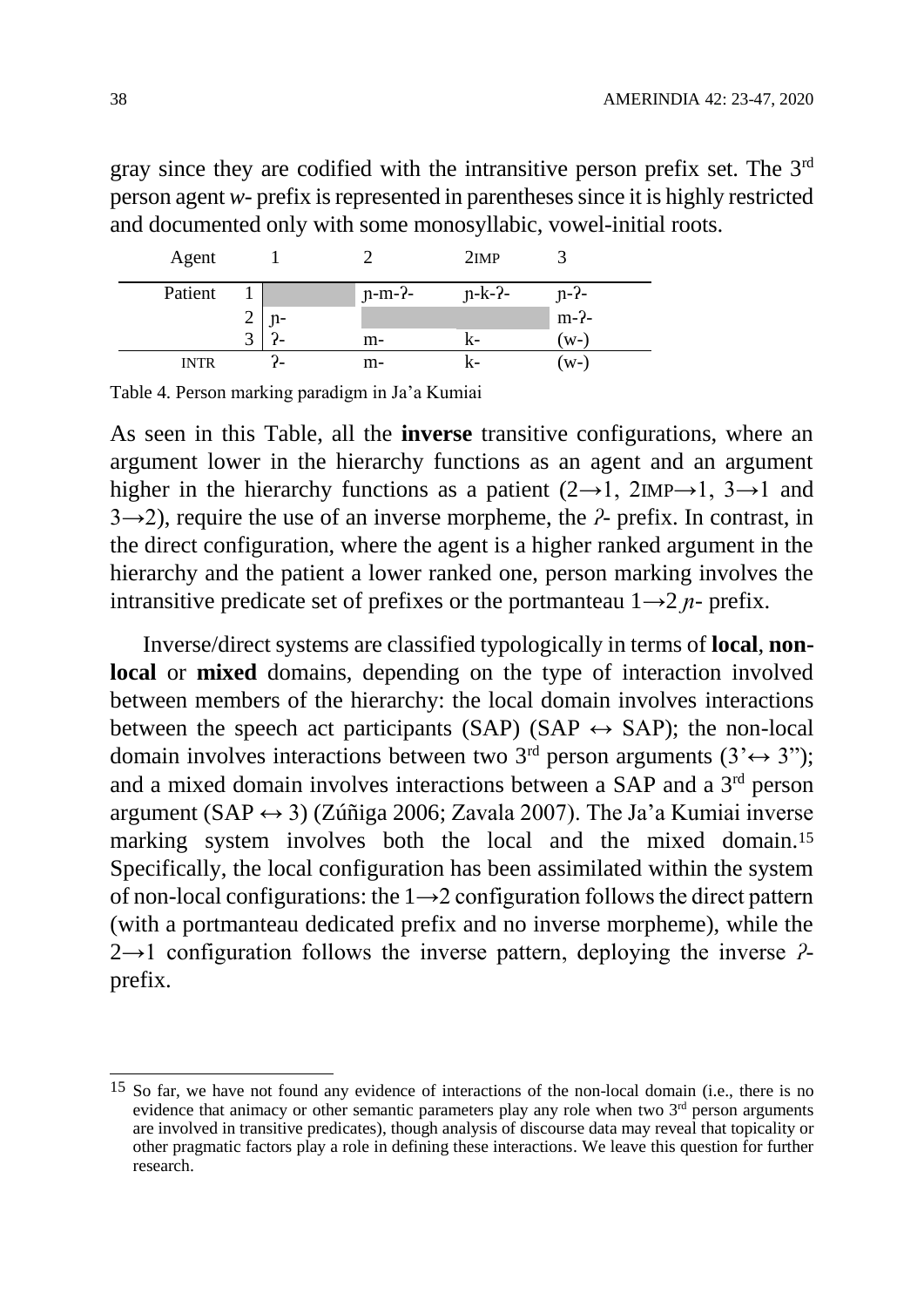In the analysis we propose, person markers occupy several defined slots in their verbal template in Ja'a Kumiai. A partial template for prefixes is schematized in Table 5.

| P6   | P <sub>5</sub>      | P4 | P3                     | P <sub>2</sub> | P <sub>1</sub> |                   |
|------|---------------------|----|------------------------|----------------|----------------|-------------------|
| 1P/G |                     | PL | LEXICAL                | CAUS           | <b>INVERSE</b> | TEMPLATIC         |
|      |                     |    | PREFIXES <sup>16</sup> |                |                | <b>ROOT</b>       |
|      | 2IMP                |    |                        |                |                |                   |
|      | 3A                  |    |                        |                |                |                   |
|      | $1\rightarrow 2$    |    |                        |                |                |                   |
| յր-  | ${2-m-k-w-\phi/n-}$ | n- | $\{C/V-\}$             | u-             | ን-             | $-(C)V($ : $)(C)$ |
|      |                     |    |                        |                |                |                   |

Table 5. Prefixes in the verbal template in Ja'a Kumiai (partial template)

In this verbal template, prefixes codifying person distinctions are located in peripheral positions (P6 and P5), while the inverse *ʔ-* prefix is adjacent to the templatic root (P1). The position of this prefix is shown in the nearminimal phonological pair in (3), repeated in (9).

|  | (9)a. $/p - 2-nap/ 1P/G-INV-braid$                | 'S/he braids (my hair)' | $\langle$ DIH0147:01:35.3> |
|--|---------------------------------------------------|-------------------------|----------------------------|
|  | $/p-n-2-ar/ 1P/G-PLEX-INV-steal$ 'S/he steals me' |                         | $\langle$ DIH0147:03:09.0> |

In (9a) the templatic root is *nap*, while the templatic root in (9b) is *-ar*  (preceded by the lexical prefix *n-*). As argued above, this example shows that the distribution of the inverse *ʔ-* prefix is morphologically, not phonologically, conditioned.

Finally, and as evidenced in examples (8f-h), the most peripheral P6 prefix slot is occupied by the  $n-1P/G$  prefix, while the homophonous  $1\rightarrow 2$  $n$ - prefix occupies the P5 slot, given that it blocks the  $2<sup>nd</sup>$  person  $m$ - prefix (also in this prefix slot).

## **5. Phonotactic restrictions governing person marking in Ja'a Kumiai**

As mentioned above, person exponence in Ja'a may be reduced or omitted as a result of a set of systematic structural factors, including the general phonotactic restrictions discussed in §2.2. This is the case of the restriction banning word-initial ʔC clusters (\*[ʔC), which governs the exponence of the

 $\overline{a}$ <sup>16</sup> Recall from §2.3 that lexical prefixes in the Yumanist literature refer to unproductive formatives that are semantically opaque.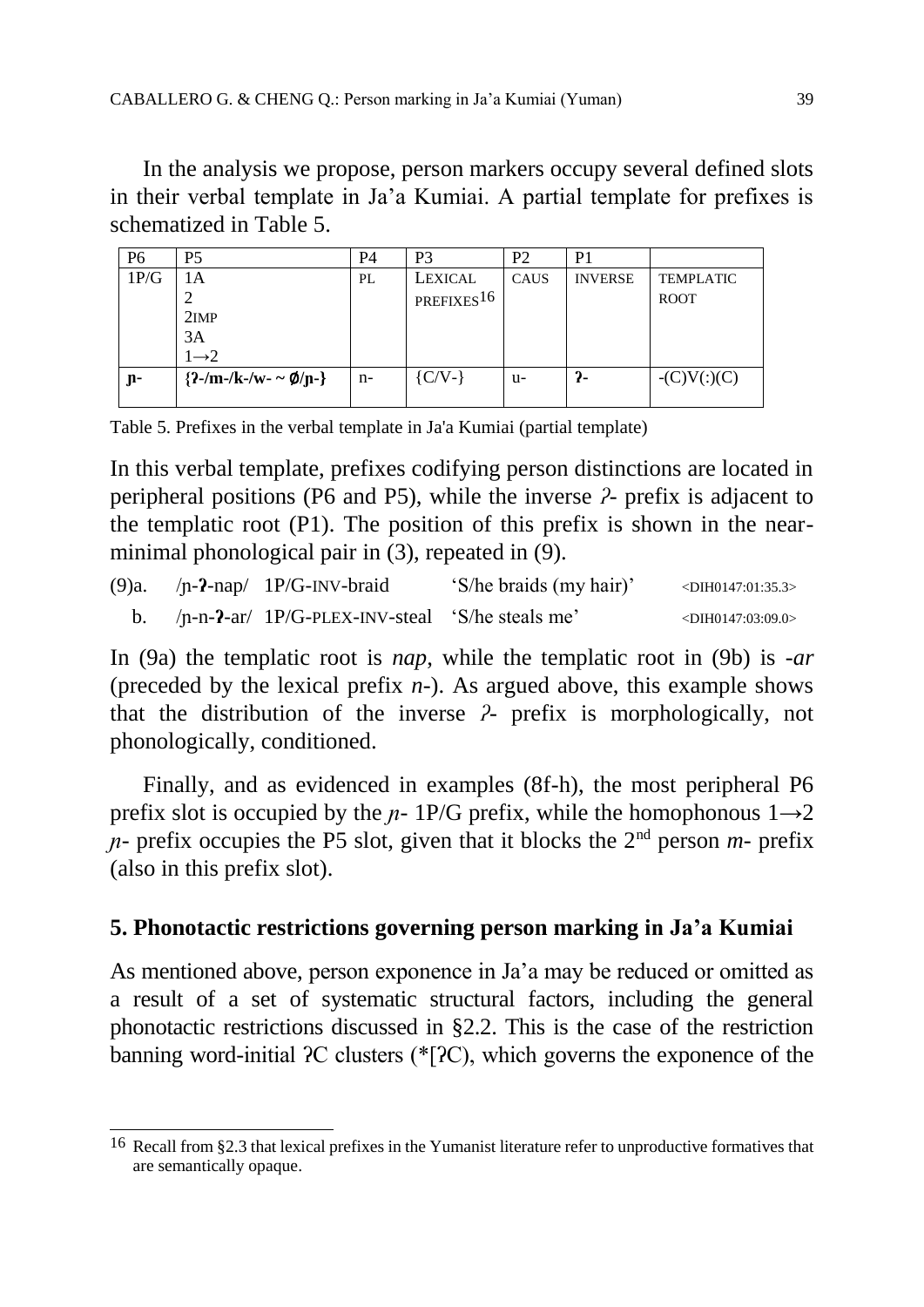1 st person agent *ʔ-* prefix. As shown in (10), this prefix attaches to vowel-initial bases (10a-b), but is precluded with consonant-initial ones (10c-e).

|    |  |                                                                                                                                                                                                                                                                                                                                                        | $(10)a$ . $2\text{-}ip$ $/2\text{-}ip$ $1A\text{-}give$ $1$ give it to him/her |                              | $\langle$ DIH0100:13:03.0> |
|----|--|--------------------------------------------------------------------------------------------------------------------------------------------------------------------------------------------------------------------------------------------------------------------------------------------------------------------------------------------------------|--------------------------------------------------------------------------------|------------------------------|----------------------------|
|    |  | b. $\lambda$ amp $/2$ -amp $/$ 1A-walk 'I walk'                                                                                                                                                                                                                                                                                                        |                                                                                |                              | $\langle$ DIH0110:13:23.0> |
|    |  |                                                                                                                                                                                                                                                                                                                                                        | c. jok $/2$ -jok $/$ 1A-vomit 'I throw up'                                     | $*2$ -jok                    | $<$ DIH0056:05:08.9>       |
|    |  | d. $\widehat{t}$ $\widehat{t}$ $\widehat{t}$ $\widehat{t}$ $\widehat{t}$ $\widehat{t}$ $\widehat{t}$ $\widehat{t}$ $\widehat{t}$ $\widehat{t}$ $\widehat{t}$ $\widehat{t}$ $\widehat{t}$ $\widehat{t}$ $\widehat{t}$ $\widehat{t}$ $\widehat{t}$ $\widehat{t}$ $\widehat{t}$ $\widehat{t}$ $\widehat{t}$ $\widehat{t}$ $\widehat{t}$ $\widehat{t}$ $\$ |                                                                                | $*2\text{-}\widehat{t}$ ijow | $<$ DIH0035:17:56.7>       |
| e. |  | nup /?-nup/ 1A-dive 'I dive'                                                                                                                                                                                                                                                                                                                           |                                                                                | $*2$ -nup                    | $\langle$ DIH0111:07:30.2> |

We argue  $\angle$ [2C is an input phonotactic restriction, since it precludes the affixation that would generate the expected but unattested inflected forms *\*ʔjok, \*ʔ-͡tʃijow* and *\*ʔ-nup* in (10c), (10d) and (10e), respectively. There are no underlying ʔC sequences word-initially and there is no evidence of any phonotactic repairs in cases where word-initial ʔC sequences would arise.

This phonotactic restriction is also observed with morphologically complex bases, as exemplified in (11).

|  | $(11)a$ . $2$ -amp $1A$ -walk $\dot{1}$ walk' |                                     | $<$ DIH0110:13:23.0 >                                            |
|--|-----------------------------------------------|-------------------------------------|------------------------------------------------------------------|
|  |                                               | b. m-amp 2-walk 'You walk'          | $<$ DIH0126:07:58.5 >                                            |
|  | c. n-amp PL-walk 'We walk'                    |                                     | *?- <i>n</i> -amp<br><br><br><dih0126:09:08.9></dih0126:09:08.9> |
|  |                                               | d. n-amp PL-walk 'They walk'        | $<$ DIH0126:11:47.0 >                                            |
|  |                                               | e. m-n-amp 2-PL-walk 'You all walk' | $<$ DIH0126:09:24.6 >                                            |

In these examples, person marking interacts with pluractional marking (the *n-* prefix), which generates the phonological environment that precludes the prefixation of *ʔ-* (a consonant-initial stem in (11c)). As shown in the contrast between (2b) and (2e), the second person *m-* prefix is attested independently of the presence/absence of the pluractional *n-* prefix; given this contrast we expect the form *\*2-n-amp* in (11c), which is nonetheless unattested. Crucially, there is no instrumental evidence of glottalization of the sonorant onset segments in this inflected form, which is phonotactically possible in other morphotactic configurations as we show below. This confirms this phonotactic constraint is indeed an input one and not a case of deletion as optimization of the surface phonological form. Thus, this restriction results in the neutralization of pluractional verbs inflected for  $1<sup>st</sup>$  and  $3<sup>rd</sup>$  person in verbal paradigms.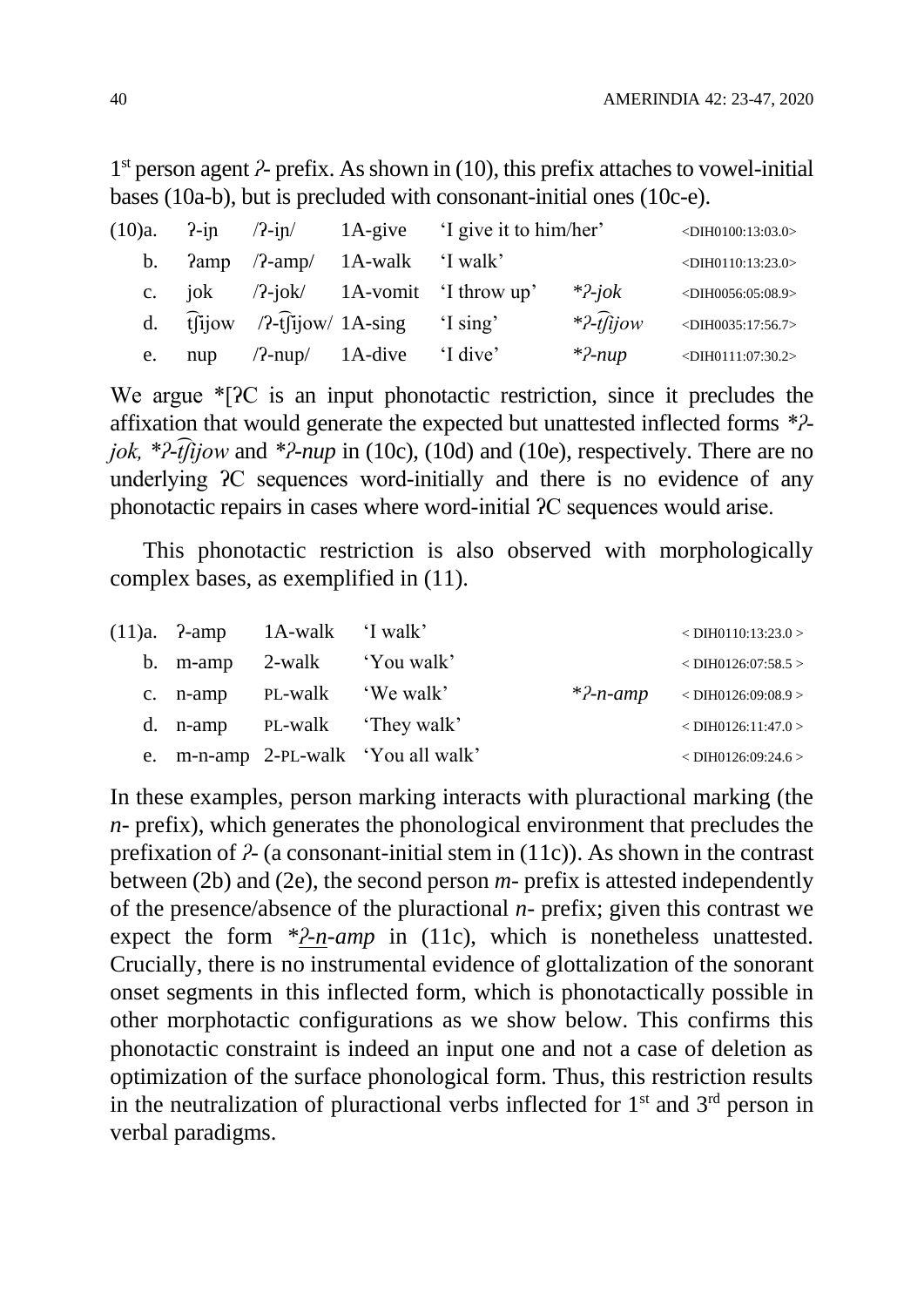Other phonotactic constraints at play in restricting the exponence of person markers in this language include the ban on sequences of identical consonants, which precludes the prefixation of the  $2<sup>nd</sup>$  imperative  $k$ - suffix with *k-*initial bases. This is exemplified in (12).

(12)a. kiip˺ /k-kip/ 2IMP-distribute 'Distribute it!' *\*k-kiip* <DIH0103:23:15.0> b. kanap /k-kanap/ 2IMP-tell 'Tell her!' \**k-kanap* < DIH0107:27:04.5 >

Other verbs lacking overt  $2<sup>nd</sup>$  person imperative marking are bases with word-initial velar fricatives or post-alveolar affricates, given the ban on clusters of consonants that share a place of articulation but differ in their mode of articulation. This is exemplified in  $(13).17$ 

(13)a. xmkap˺ /k-xmkap/ 2IMP-hug 'Hug her!' *\*k-xmkap* <DIH0092:08:35.7> b. χaʲl /k-xaʲl/ 2IMP-comfort 'Comfort her!' \**k- χaʲl* <DIH0112:09:44.1>

As in the case of  $\sqrt[*]{2}C$ , we assume these restrictions hold for input representations and preclude prefixation.

The surface form of verbs inflected for person in Ja'a Kumiai is also determined by the phonetic implementation of laryngeal segments in this language variety: the  $1^{st}$  person A  $/$ ?- $/$  prefix may be alternatively realized as a glottal stop (example (7a) repeated here as (14a)) or as laryngealization of an adjacent vowel (14b).<sup>18</sup>

|  |  | $(14)a$ . $2amp / 2-amp / 1A-walk$ T walk   | $\langle$ DIH0110:13:23.0> |
|--|--|---------------------------------------------|----------------------------|
|  |  | b. amp $/2$ -amp $/$ 1A-walk $\cdot$ T walk | $\langle$ DIH0106:12:16.7> |

Laryngeal segments that are not word-initial (including the inverse *ʔ*- prefix) may also be realized phonetically as laryngealization of an adjacent consonant or vowel segment. The examples in (15) show the contrast between two inflected forms of the same verb that yield a morphological minimal pair.

| (15)a. | $\text{m}$ issident<br>$\overline{m}$ -?-t $\overline{r}$ ?et/ | <i>inverse configuration</i> |
|--------|----------------------------------------------------------------|------------------------------|
|        | $2$ - $N$ V-push                                               |                              |
|        | 'S/he pushes you'                                              |                              |

 $\overline{a}$ 

 $\langle$ DIH0123:05:34.6>

<sup>17</sup> The dorsal plosive in Ja'a Kumiai is gradiently realized as velar or backed velar (Mai *et al.* 2018).

<sup>18</sup> While the glottal stop realization of this prefix is favored with vowel initial bases, there is intraspeaker variation in terms of the surface realization of this segment.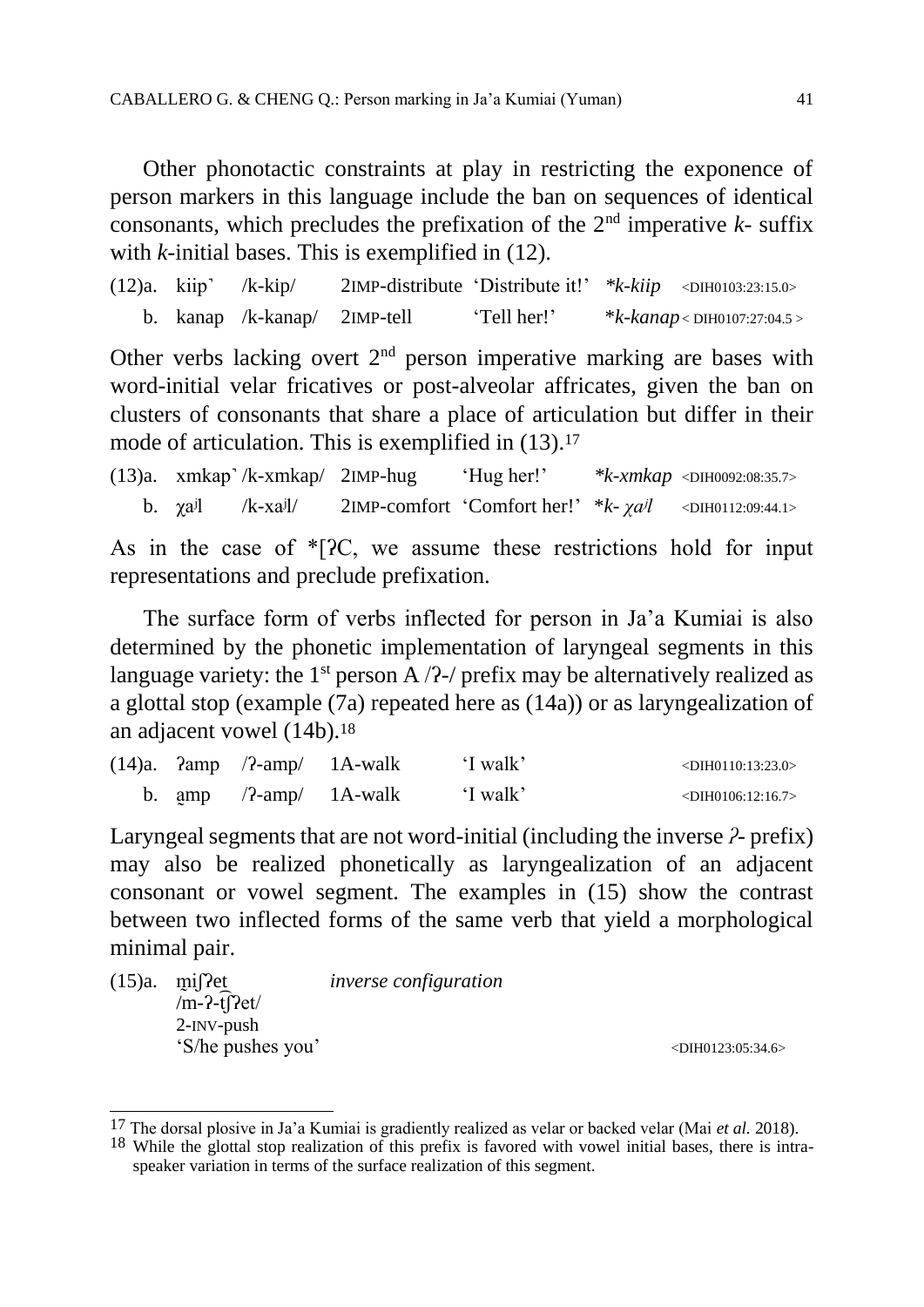b. miʃʔet˺ *direct configuration*  $/m-t$  $Pet/$ 2-push 'You push her/him'  $\leq 20H0123:05:56.1>$ 

In (15a), the inverse *ʔ*- prefix is realized in the surface not as a glottal stop, but as laringealization of a preceding resonant segment (the second person *m-* prefix). This laryngealization is what maintains the paradigmatic contrast between the 3 $\rightarrow$ 2 inverse configuration (15a) and the direct one (2 $\rightarrow$ 3 in (15b)) in the surface form.

## **6. Conclusion**

We have presented a description of the person marking system of Ja'a Kumiai, an underdocumented, endangered language. We argue this variety features a direct/inverse system and that, contrary to what is posited for other Yuman languages, person markers can be analyzed compositionally. Person marking exhibits neutralization as well as contrast preservation across paradigms due to general structural principles. Thus, while the language exhibits a high degree of attrition, the patterns of contrast neutralization in verbal paradigms can be explained via typologically common processes. This includes metathesis, as suggested in Miller (2001: 361) when comparing Mesa Grande and Jamul in terms of the realization of the 1st person *ʔ-* prefix. We propose that this metathesis process can be attributed to a diachronic process where phonological sequences including glottal stops may be reinterpreted in different ways due to the intrinsic acoustic ambiguity of these segments, i.e., if a /**ʔ**a/ sequence is phonetically realized as [a̰], listeners may interpret it as either /**ʔ**a/ or /a**ʔ**/. In the cases where listeners interpret the sequence as /a**ʔ**/, a phonological change of metathesis has taken place (Garrett & Johnson 2012).

We speculate that the variable phonetic realization of laryngeal segments attested in Ja'a Kumiai may also be present for other Kumiai varieties. This may in turn have influenced the description of person marking exponence involving laryngeals as "unstable", "variable", "optional" or "undergoing erosion", given that these surface realizations are easily undetected impressionistically and (in some cases) require an instrumental analysis to be verified. So far, the Ja'a Kumiai data suggests that both the neutralization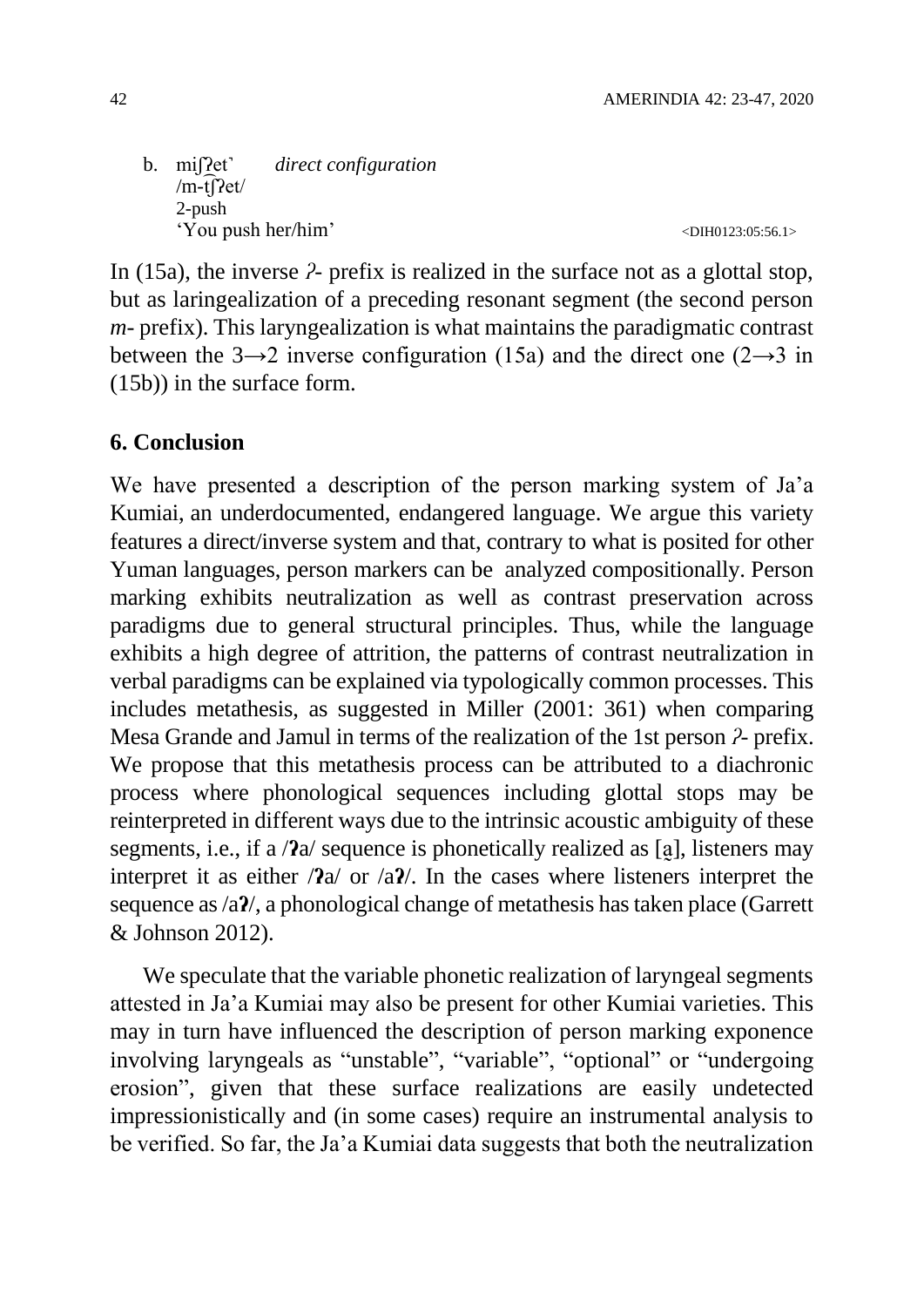and preservation of paradigmatic contrasts result from general principles, either general phonotactic constraints or of phonetic implementation of phonological segments. There is no evidence of any anti-homophony principle or systematic syncretism in the synchronic grammar of this variety.

In terms of the status of person marking of other Kumiai varieties, the analysis we have provided for Ja'a Kumiai can be extended to La Huerta, given the surface distinctions are the same as those found in Ja'a (see §3.4). In the case of Mesa Grande, we suggest this system may potentially also be analyzed as one involving a direct/inverse system: a prefix *ʔ-*, the posited inverse marker, appears in this variety in the inverse configurations involving a *local domain* (see §3.2) (i.e., in contrast to the Ja'a and La Huerta systems, its use did not extend to the mixed domain). In Jamul, on the other hand, a glottal stop is only documented in the paradigm cells for the transitive configurations  $2IMP \rightarrow 1$  and  $3 \rightarrow 1$  ( $nk$ <sup>2</sup>- and  $n$ <sup>2</sup>-, respectively), but not in the cell for the  $2\rightarrow 1$  configuration (*nm*-) nor in the one for the  $3\rightarrow 2$ configuration (*m-*) as could be expected if this variety were to have an inverse system for the local and mixed domains (see §3.3). An acoustic analysis of audio recordings may also reveal variable phonetic realization of laryngeal segments as has been documented in Ja'a, opening up the possibility of an analysis involving an inverse system. We leave the possibility of extending the analysis provided for Ja'a to other related varieties for future research.

This paper presents only the first step in the comprehensive documentation of the person marking system and other grammatical structures of Ja'a Kumiai. At the current stage, relying mostly on elicited data, little is known about the discourse factors that may govern the person marking system in Ja'a Kumiai. As one anonymous reviewer suggests, it is possible that aspects of this system relate to topicality and a more complex distribution underlies the shape of the paradigm. Future work requires the analysis of discourse data and targeted elicitation methods that may uncover syntactic processes of the language. More generally, we seek to contribute to the crosslinguistic documentation of inverse systems and a better understanding of how these systems develop diachronically (Goddard 1979; Jacques 2012; DeLancey 2011), as well as a better understanding of the synchronic variation within the Yuman language family.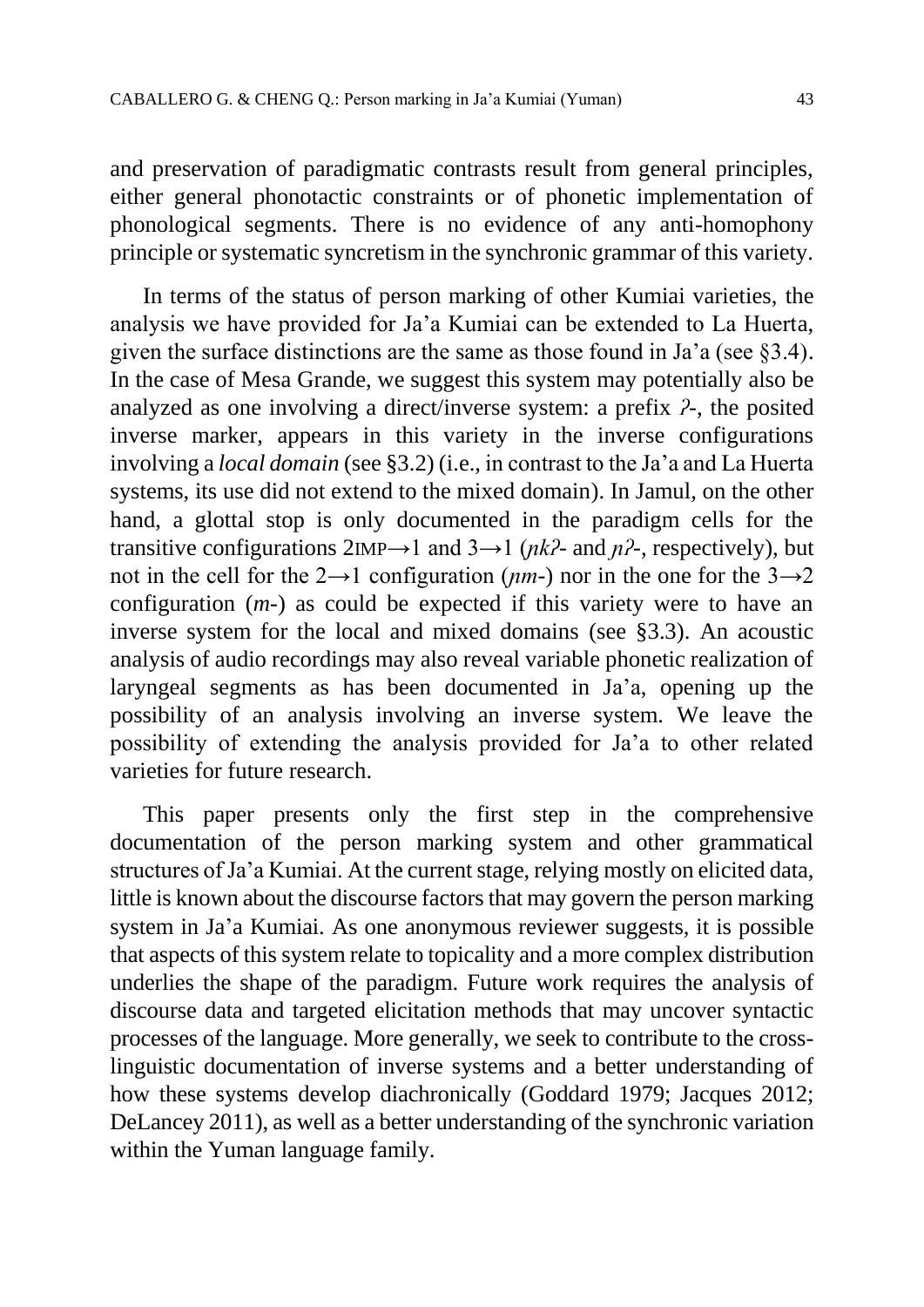#### **References**

- Aguilar, Andrés. 2017. La realización de rasgos laríngeos en el kumiai de Ja'a. Proceedings for the VIII Congreso de Idiomas Indígenas de América Latina, University of Texas, Austin.
- Bickel, Balthasar & Nichols, Johanna. 2007. Inflectional morphology. *Language typology and syntactic description* (revised second edition), T. Shopen (ed.), 169-240. Cambridge: Cambridge University Press.
- Crawford, James M. 1966. The Cocopa Language. PhD dissertation, University of California, Berkeley.
- DeLancey, Scott. 2011. Notes on verb agreement prefixes in Tibeto-Burman. *Himalayan Linguistics Journal* 10.1: 1**-**29.
- Eberhard, David M., Simons, Gary F. & Fennig, Charles D. (eds). 2019. *Ethnologue: Languages of the World*. Twenty-second edition. Dallas, Texas: SIL International [<http://www.ethnologue.com>](http://www.ethnologue.com/)
- Field, Margaret. 2011. Corpus of Kumiai and Koalh spoken in Baja California, Mexico of Margaret Field. Documentary collection archived at AILLA <https://ailla.utexas.org/islandora/object/ailla%3A124455>
- Field, Margaret. 2012. Kumeyaay language variation, group identity and the land. *International Journal of American Linguistics* 78(4): 557-573.
- Field, Margaret. 2013. American Indian oral literature, cultural identity, and language revitalisation: some considerations for researchers. *Oral Literature in the Digital Age: Archiving Orality and Connecting with Communities,* M. Turin, C. Wheeler & E. Wilkinson (eds), 91-101. Cambridge, U.K.: Open Book.
- Field, Margaret & Miller, Amy. 2017. Documentation of the Baja California Yuman Languages Kumeyaay and Ko'alh. Documentary collection archived at ELAR <https://elar.soas.ac.uk/Collection/MPI1031994>
- Garrett, Andrew & Keith, Johnson. 2012. Phonetic bias in sound change. *Origins of sound change: Approaches to phonologization*, A. C. L. Yu (ed.), 51-97. Oxford: Oxford University Press.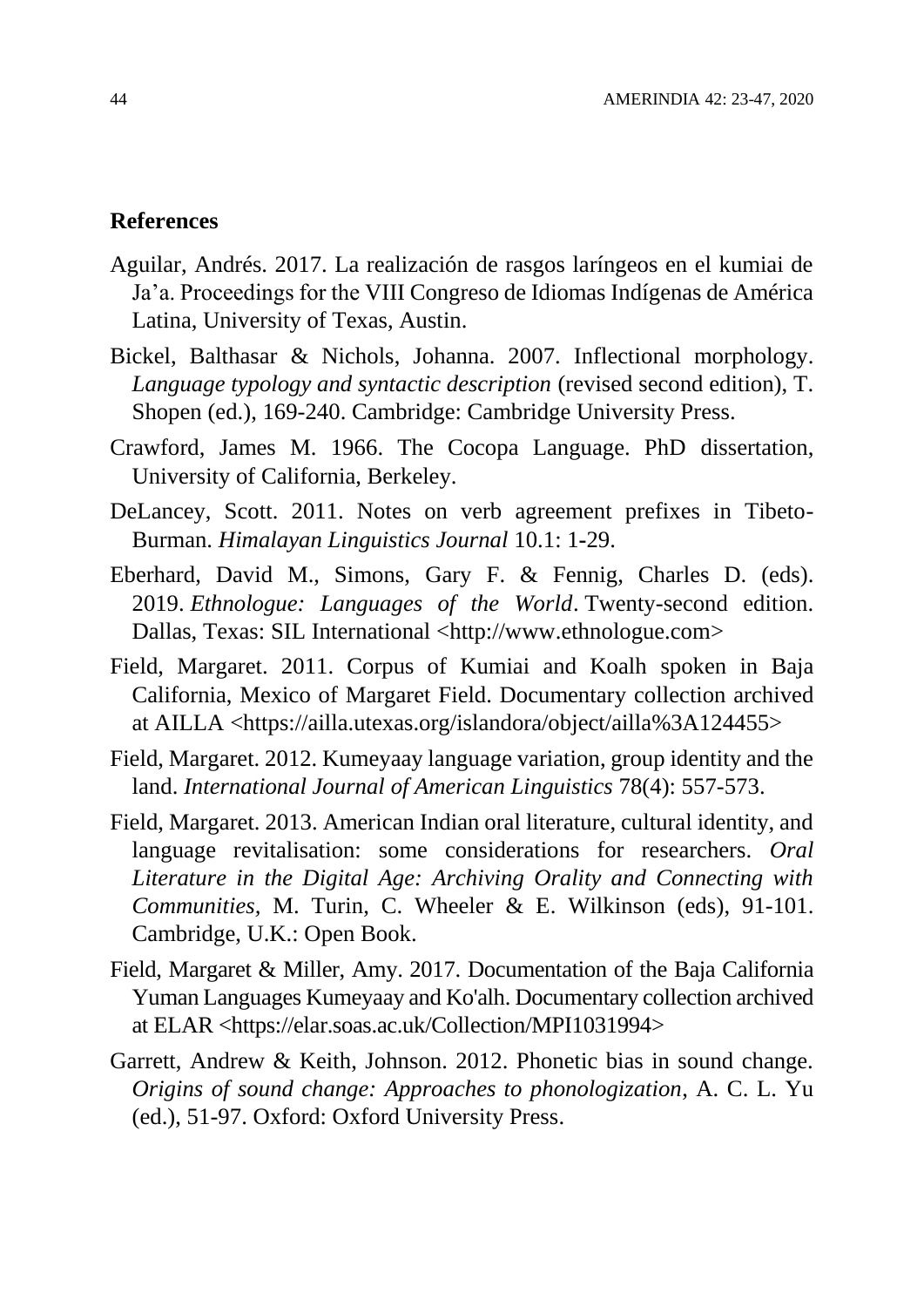- Gil-Burgoin, Carlos I. 2016. Problemas fonológicos del kumiai de San José de la Zorra: segmentos, sílabas y acento. PhD dissertation, El Colegio de México, Centro de Estudios Lingüísticos y Literarios.
- Goddard, Ives. 1979. Comparative Algonquian. *The languages of native America*, L. Campbell & M. Mithun (eds), 70**-**132. Austin: University of Texas Press.
- Golla, Victor. 2011. *California Indian Languages*. Berkeley: University of California Press.
- Hall, Nancy. 2006. Cross-linguistic patterns of vowel intrusion. *Phonology*  23: 387-429.
- Halpern, Abraham M. 1947. Yuma VI: Miscellaneous morphemes. *International Journal of American Linguistics* 13(3): 147-66.
- Heath, Jeffrey. 1998. Pragmatic skewing in  $1 \leftrightarrow 2$  pronominal combinations in Native American languages. *International Journal of American Linguistics* 64 (2): 83-105.
- Hinton, Leanne & Langdon, Margaret. 1976. Object-subject pronominal prefixes in La Huerta Diegueño. *Hokan Studies: papers from the First Conference on Hokan Languages, held in San Diego, California, April 23-25, 1970,* Margaret Langdon & Shirley Silver (eds), 113-28. The Hague: Mouton.
- Jacques, Guillaume. 2012. Agreement morphology: the case of Rgyalrongic and Kiranti. *Language and Linguistics* 13(1): 83**-**116.
- Jacques, Guillaume & Antonov, Anton. 2014. Direct/Inverse Systems. *Language and Linguistic Compass* 8/7: 301-318.
- Kroeber, Alfred L. & Harrington, J.P. 1914. *Phonetic elements of the Diegueño language, volume 11*. Berkeley/Los Angeles: University of California Press.
- Kroeber, Alfred. 1925. *Handbook of the Indians of California*. Bureau of American Ethnology Bulletin, 78. Washington, DC: Smithsonian Institution
- Langdon, Margaret. 1966. A Grammar of Diegueño: The Mesa Grande Dialect. PhD dissertation, University of California, Berkeley.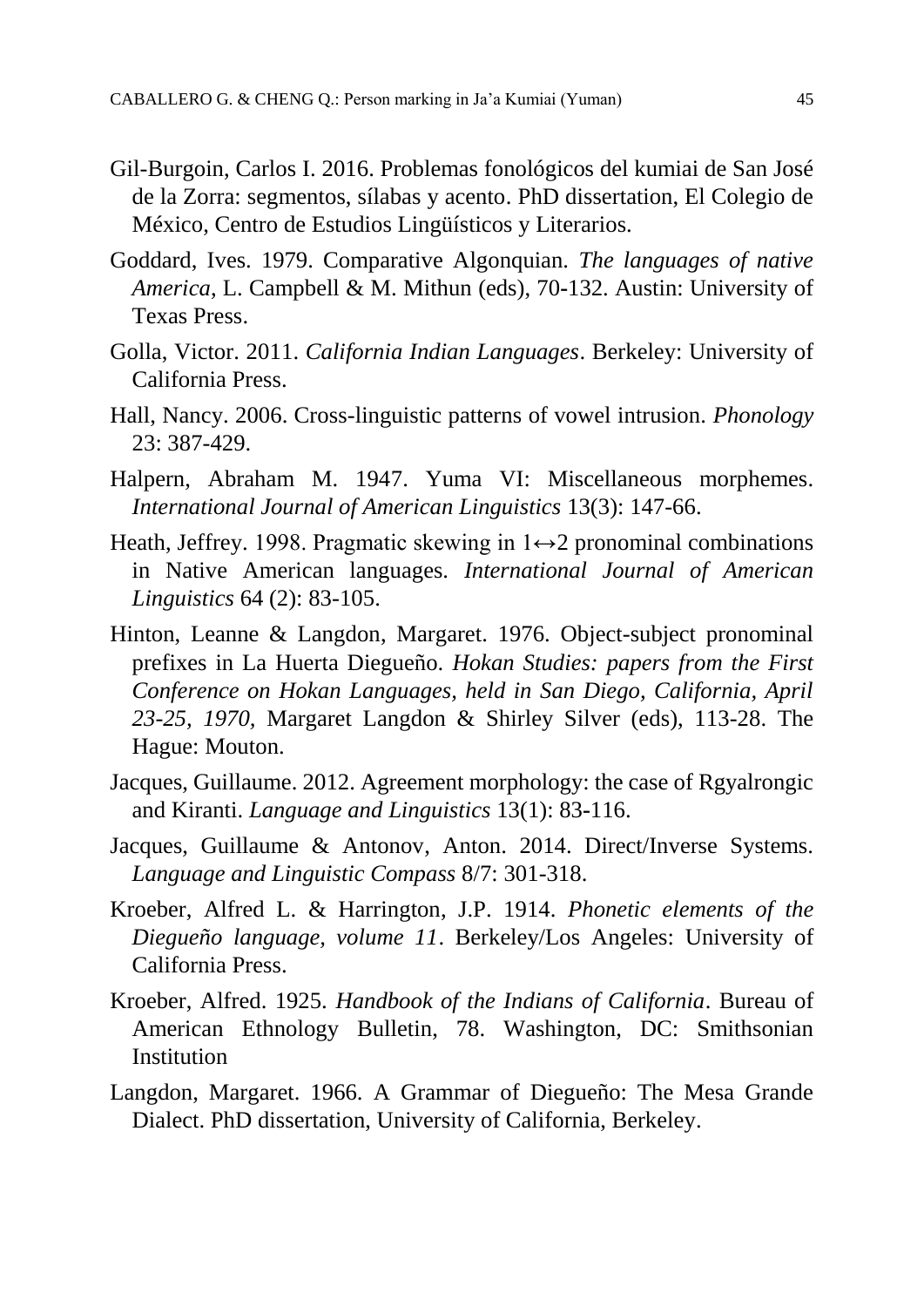- Langdon, Margaret. 1970. *A Grammar of Diegueño: The Mesa Grande Dialect*. Berkeley: University of California Press.
- Langdon, Margaret. 1975. Boundaries and lenition in Yuman languages. *International Journal of American Linguistics* 41: 218-33.
- Langdon, Margaret. 1976. Syntactic diversity in Diegueño dialects. In *Proceedings of the First Yuman Languages Workshop,* J. E. Redden (ed.), 1-9. Carbondale: Southern Illinois University Museum Studies 7.
- Mai, Anna, Aguilar, Andrés & Caballero, Gabriela. 2018. Ja'a Kumiai. Illustration of the IPA. *Journal of the International Phonetic Association* <https://doi.org/10.1017/S0025100317000536>
- Meza, Yolanda; Aguilar, Andrés; Caballero, Gabriela; Cheng, Qi; Kroeger, Richard; Mai, Anna; Poppels, Till; Semushina, Nina; Zhan, Meilin & Fernández Guerrero, José Armando. 2018. *Ja'a Kumiai language annotated web-corpus* <field.ucsd.edu/kumiai>
- Miller, Amy. 1991. Some difference between two speakers of Jamul Diegueño. *Proceedings of the 1990 Hokan-Penutian Workshop*, 23-31. Carbondale: Southern Illinois University Occasional Papers in Linguistics 2.
- Miller, Amy. 2001. *Grammar of Jamul Tiipay*. Berlin/New York: Mouton de Gruyter.
- Miller, Amy. 2016. Lexical structure in Yuman, especially in the Ja'a variety of Neji Kumeyaay. Unpublished Ms.
- Miller, Amy. 2018. Phonological Developments in Delta-Californian Yuman. *International Journal of American Linguistics* 84(3): 383-433.
- Miller, Amy & Margaret Langdon. 2008. *Barona Inter-Tribal Dictionary: 'Iipay Aa Tiipay Aa Uumall*. Lakeside: Barona Museum Press.
- Redden, James E. 1966. Walapai I: Phonology. *International Journal of American Linguistics* 32 (1): 1-16.
- Simpson, Jane & Withgott, Margaret. 1986. Promonimal clitic clusters and templates*. Syntax and Semantics 19: The syntax of pronominal clitics*, H. Borer (ed.), 149-174*.* New York: Academic Press.
- Walker, Douglas. 1970. Diegueño plural formation. Linguistic Notes from La Jolla IV: 1-16.